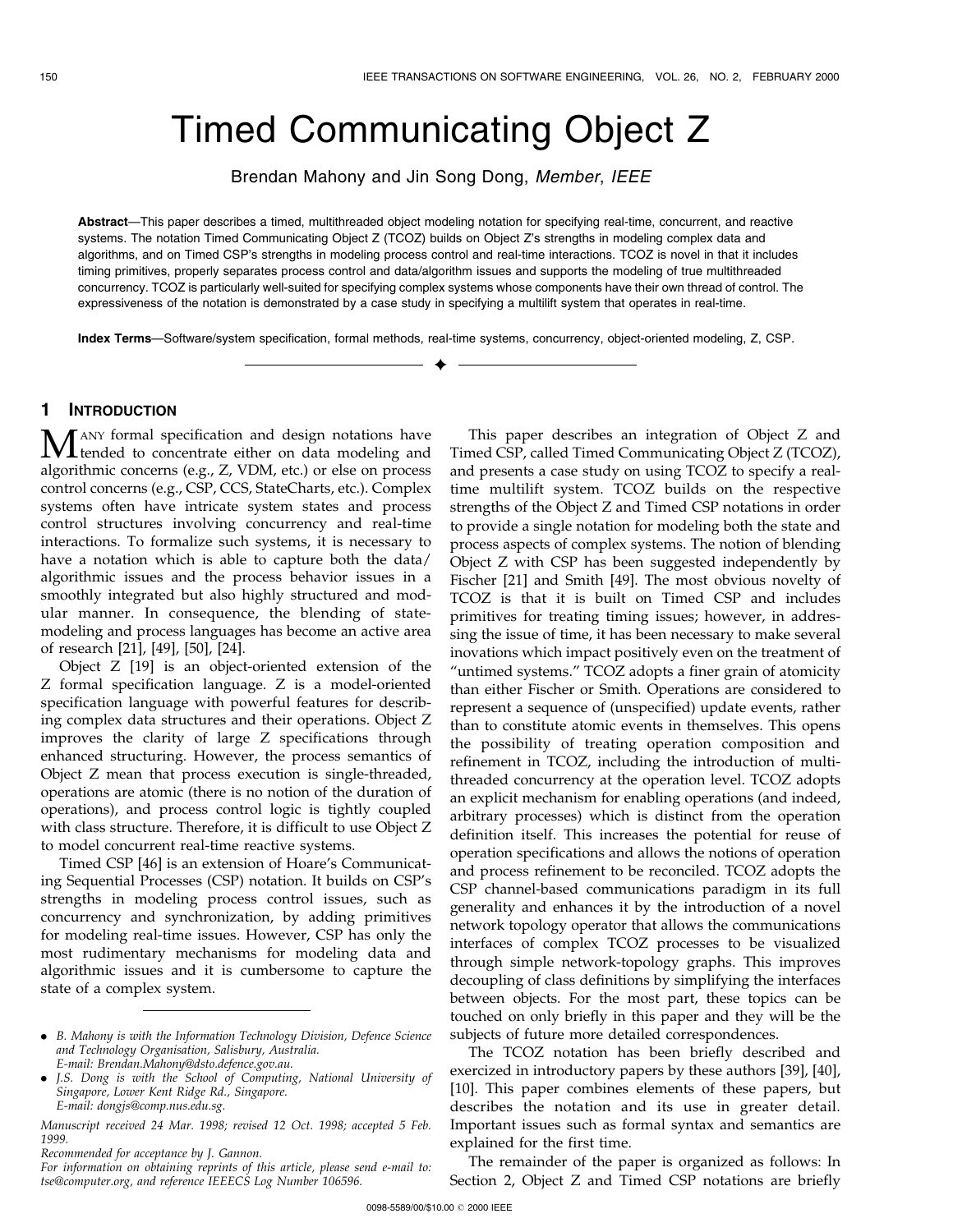introduced. The advantages and disadvantages of the two notations in modeling timing, concurrency, complex data, and algorithmic aspects are demonstrated using a common example, a timed collection. In Section 4, the blended notation, TCOZ, is introduced and the timed collection example used to show how it uses the strengths of the individual notations to address their respective weaknesses. In Section 4, the case study on specifying a real-time multilift system is presented. In Section 5, a discussion of related work is presented. Finally, a syntax for TCOZ is presented as Appendix A.

## 2 OBJECT-Z AND TIMED CSP

The common example of a generic timed collection is used throughout this section and the next section to illustrate the differences between and to demonstrate the advantages and disadvantages of the Object Z, Timed CSP, and TCOZ notations, respectively.

#### 2.1 Generic Timed Collection Example

The generic timed collection denotes a collection of elements of type  $X$  with a time stamp. Operations are allowed to add elements to and delete elements from the collection. When deleting an element from the collection, the oldest element should be removed and output to the environment. The collection has the following timing properties: First, that it takes a small but nonzero time  $(t_a)$ and  $t_d$ , respectively<sup>1</sup>) to update the internal state during an add or delete operation. Second, each element of the collection becomes *stale* if it is not passed on within  $t<sub>o</sub>$  time units of being added to the collection. Stale elements should never be passed on, but are instead purged from the collection upon becoming stale. The *purge* operation has a duration of  $t_p$ .

#### 2.2 A Model of Time

In this paper, all timing information is represented as real valued measurements in seconds, the SI standard unit of time [30]. Describing time and other physical quantities in terms of standard units of measurement is an important aspect of ensuring the completeness and soundness of specifications of real-time, reactive, and hybrid systems. In order to support the use of standard units of measurement, extensions to the Z typing system suggested by Hayes and Mahony [27] are adopted. Under this convention, time quantities are represented by the type

 $T == R s$ ,

which represents real-valued time measured in seconds. Time literals consist of a real number literal annotated with a symbol representing a unit of time. For example,  $3 \mu s$  is a literal representing a period of three microseconds. All the arithmetic operators are extended in the obvious way to allow calculations involving units of measurement.

The timing constants associated with the timed collection example are introduced via axiomatic definitions.

 $\bar{t}_a, t_d, t_p, t_o : \mathbb{T}$  .

#### 2.3 Object Z

The main Object Z construct is the *class* definition. A class is a template for objects of that class: for each object of a class, the object's states are instances of the class' state schema and the object's state transitions are instances of the class' operation schemas. An object is said to be an instance of a class and to evolve according to the definitions of its class.

Since Object Z has no standard conventions for handling timing and process control issues, it is necessary to model these issues explicitly in the class state. One such approach is Timed Object Z [12], which incorporates ideas from various Z-based approaches for specifying real-time requirements [20], [41]. The Timed Object Z approach consists of two conventions. First, environmental factors are modeled as functions of time and are included in the system state. In the timed collection example, the environment is modeled by functions left and right. These functions represent the participation of the environment in Add and Delete operations, respectively. The second extension is to include a global real-time clock, conventionally represented by a distinguished state attribute now. The clock may only be updated during an operation and the next operation must start as soon as the previous one is finished. In order to model the time taken between operations, it is thus necessary to introduce a *Wait* operation.

#### 2.3.1 Timed Collection in Object Z

The use of Timed Object Z is illustrated by the  $TimedCollection$  class in Fig. 1. The generic function  $ps$ (purge stale) is defined in Fig. 2, e.g.,

$$
ps(2 \mu s, \{1 \mu s, b), (7 \mu s, c)\}) = \{(1 \mu s, b), (5 \mu s, c)\}.
$$

The first schema of a class is called the state schema. It describes the various state attributes and the class invariant. The class attributes are divided into primary attributes and secondary attributes, which appear below a  $\Delta$  separator placed in the declaration section of the state schema. The important aspect of secondary attributes in the context of the  $TimedCollection$  classes is the fact that they are subject to change by every operation. For a detailed discussion of secondary attributes, see Dong et al. [14]. The predicate below the line in the state schema is called the class invariant. It describes the state properties that must be established initially and preserved by every operation.

In the TimedCollection class, the primary attribute mems denotes a finite set of time-stamped elements of the generic type  $X$ . The other primary attributes are the  $left$  and  $right$ environment variables. Since these variables represent interactions with the environment, they are not subject to change by any of the class operations.

In the  $TimedCollection$  class, the secondary attributes are now, denoting the current time; and  $t_i$ , denoting the idle time since the completion of the last operation; the tuple  $(t, oldest)$ , denoting the oldest element being in the

<sup>1.</sup> For ease of presentation (especially in the Object Z and Timed CSP versions), we adopt exact timing constraints in the timed collection example.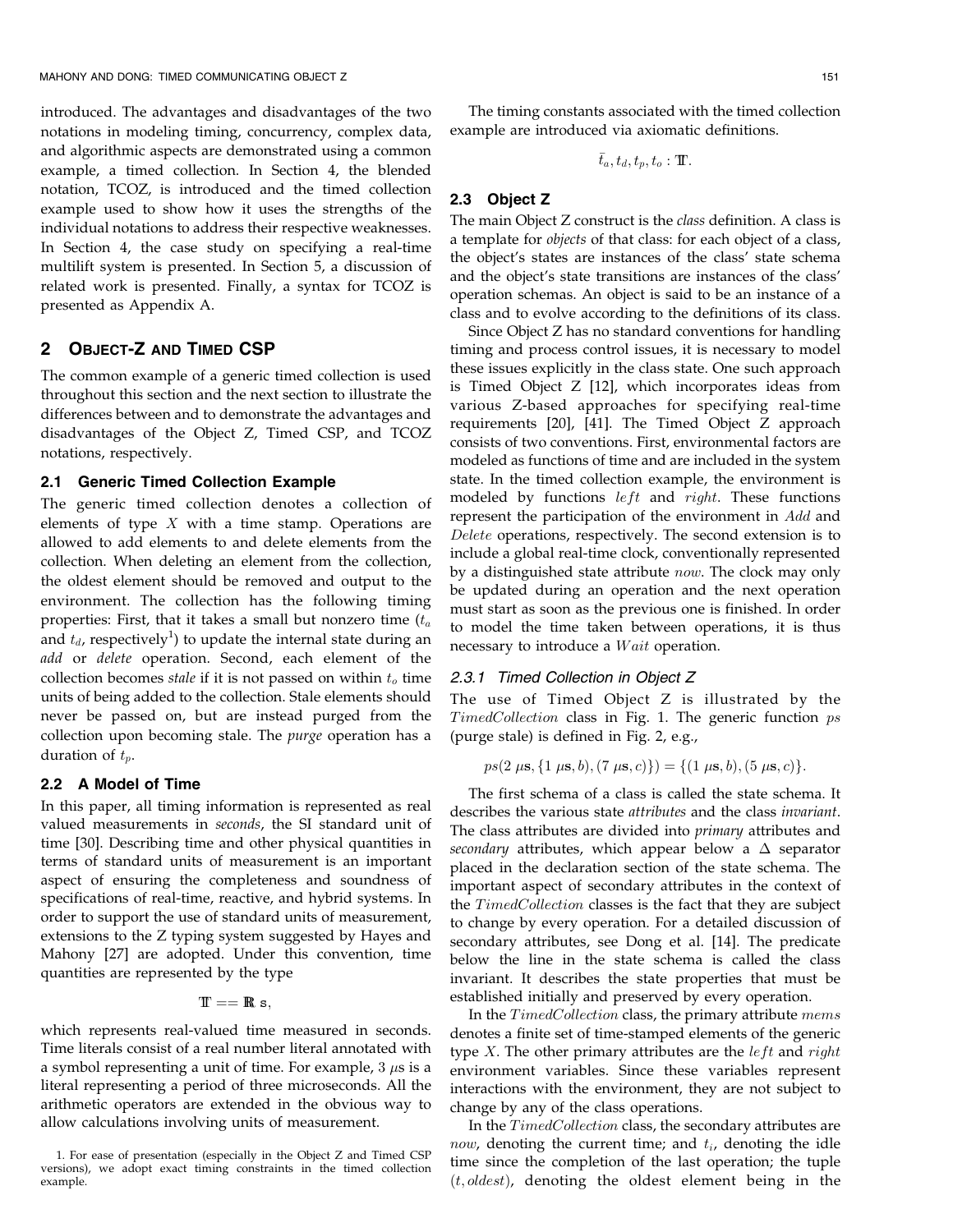| <i>mems</i> : $\mathbb{F}(\mathbb{T} \times X)$<br>Δ<br>$now: \mathbb{T}$     |                                                                                                                                    |
|-------------------------------------------------------------------------------|------------------------------------------------------------------------------------------------------------------------------------|
|                                                                               |                                                                                                                                    |
|                                                                               |                                                                                                                                    |
|                                                                               | [current time]                                                                                                                     |
| $t_i$ , idle : $\mathbb T$<br>$t:\mathbb{T}$                                  | [idling parameters]<br>[oldest item]                                                                                               |
| oldest : X                                                                    |                                                                                                                                    |
|                                                                               |                                                                                                                                    |
| mems $\neq \emptyset \Rightarrow (t, oldest) \in mems \land t = min dom mems$ |                                                                                                                                    |
|                                                                               | <b>let</b> $rm = \{\tau : dom(left \cup right) \mid \tau \geq now \bullet \tau - now\} \cup dom \text{ } \bullet \text{ } \bullet$ |
| $rm \neq \emptyset \Rightarrow idle = min(rm)$                                |                                                                                                                                    |
| $\sqrt{\rm NIT}$                                                              | $Delete$ $-$                                                                                                                       |
| mems = $\varnothing \wedge now = 0 \mu S$                                     | $\Delta$ (mems)                                                                                                                    |
| $t_i = 0 \,\mu s$                                                             | e: X                                                                                                                               |
| $Add$ <sub>______</sub>                                                       | mems $\neq \varnothing$                                                                                                            |
| $\Delta$ ( <i>mems</i> )                                                      | $now \in \text{dom right}$                                                                                                         |
| $e$ ? : $X$                                                                   | $right(now) = e!$                                                                                                                  |
|                                                                               | $now' - now = t_d$                                                                                                                 |
| $now \in \text{dom left}$                                                     | $t'_i=0 \mu s$                                                                                                                     |
| $left(now) = e$ ?                                                             | $e! = oldest$                                                                                                                      |
| $now' - now = t_a \wedge t'_i = 0 \mu s$                                      | $mems' = ps(ti + td,$                                                                                                              |
| $mems' = ps(ti + ta, mems)$<br>$\cup \{(t_o, e?)\}$                           | mems $\setminus \{(t, oldest)\})$                                                                                                  |
|                                                                               |                                                                                                                                    |
| $. Pure \_$                                                                   |                                                                                                                                    |
| $\Delta(mems)$                                                                | $idle > 0 \mu s$                                                                                                                   |
|                                                                               | $now' - now = idle$                                                                                                                |
| $t_i \in \text{dom} \, \textit{mem} \, \textit{s}$                            | $t'_i = t_i + idle$                                                                                                                |

Fig. 1. Object Z Model of the Timed Collection.

collection, when it is nonempty; and the time variable *idle*, denoting the time until the next operation.

The INIT schema describes the allowed initial values for the class attributes, in this case, mems. The initial schema implicitly includes the state schema, so that the initial state includes all the class attributes and satisfies the class invariant. The timed collection initially contains no elements.

| $=  X  =$                                                                                     |  |
|-----------------------------------------------------------------------------------------------|--|
| $ps: (\mathbb{T} \times \mathbb{F}(\mathbb{T} \times X)) \to \mathbb{F}(\mathbb{T} \times X)$ |  |
| $ps(t, \varnothing) = \varnothing$                                                            |  |
| $\forall t : \mathbb{T}; s : \mathbb{F}(\mathbb{T} \times X)$ .                               |  |
| $ps(t, s) = \{(t_o, e): s \mid$                                                               |  |
| $t_o > t \bullet (t_o - t, e)$                                                                |  |

Fig. 2. Purge stale function.

The remaining four schemas are operation schemas which describe the allowed state transitions for the class. The declaration parts of operation schemas may include a  $\Delta$ -list of those (primary) attributes whose values may change. By convention, any primary attribute not appearing in the  $\Delta$ -list may not change value. The values of the secondary attributes are always subject to change. Every operation schema implicitly includes the state schema in unprimed form (the state before the operation) and primed form (the state after the operation).

The timing behavior of the TimedCollection requires careful explanation. The Add operation may occur only when there is an item available on  $left$ . It updates timeouts in the existing collection and purges any stale items (this is described in the ps funtion definition), and adds the new item with the maximum timeout of  $t_o$ . This activity must take exactly  $t_a$  and the idle time is set to 0  $\mu$ s. The *Delete* operation is enabled only when the right environment is willing to accept the oldest item; it communicates the item and then deletes it from the collection. The  $P \text{urge}$  operation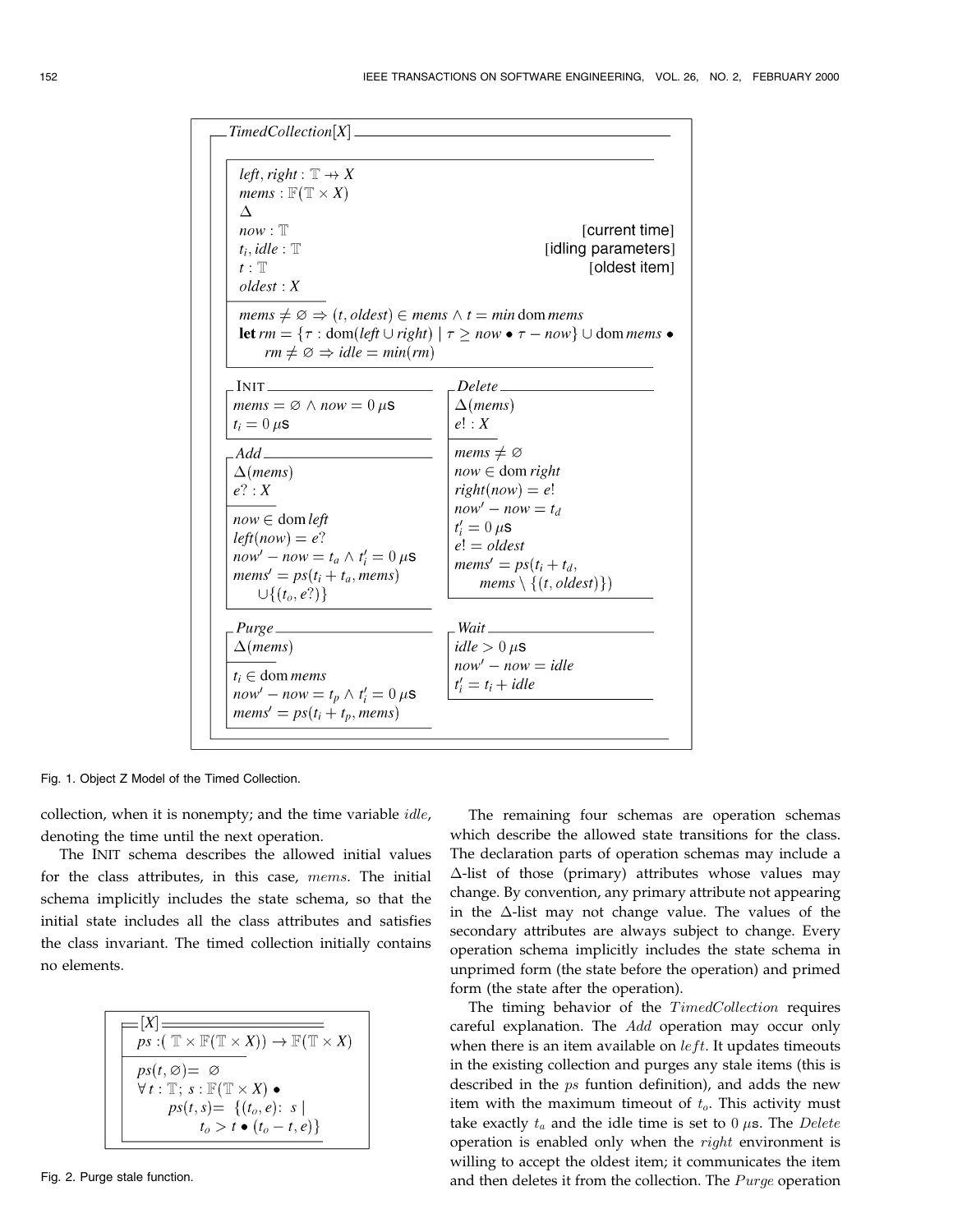is invoked when no communication is possible before the first item goes stale  $(t_i \in \text{dom} \, \textit{mems})$ . Each of these operations also implicitly updates the idle attribute according to the requirement in the data invariant. The idle attribute always records the amount of idling required before the next action is enabled and the  $Wait$  operation simply consumes this idle time.

#### 2.3.2 Transition System Interpretation

Object Z has a three-stage semantics. The various operations in a class are given a standard Z semantics, then this is used to develop a transition-system semantics, which then determines an event-based process semantics [48]. The Z operation semantics is best viewed as describing a relation between initial and final states for each operation. The operations of a given class thus form a named collection of relations, which determines a transition system in which a given operation may fire exactly when its Z precondition is satisfied. The Z precondition of an operation schema describes the initial states for which there exists some final state satisfying the schema predicate. The process model for the class consists of all the sequences of operations/events which can be performed by objects of the class.<sup>2</sup>

For example, the TimedCollection object starts with mems empty, then evolves by successively performing either  $Add$ , Delete, Purge, or Wait operations. This is sometimes expressed semiformally by an equation, such as

## $TCbeh \triangleq (Add \Box Delete \Box Pure \Box Wave).$  T Cbeh.

Here, TCbeh represents the behavior of the  $TimedCollection$ ,  $($  $\Box$  $)$  is the Object Z choice between operations,<sup>3</sup> and  $\left(\frac{1}{2}, \frac{1}{2}\right)$  is the Object Z sequential composition. The choice of which operations are enabled at each point is determined by which preconditions are satisfied by the current state. As an example of a precondition calculation, consider the  $P \text{urge}$  operation. The Z precondition is defined to be

$$
\exists mem s' : \mathbb{F}(\mathbb{T} \times X);
$$
  

$$
now', t'_{i}, idle' : \mathbb{T};
$$
  

$$
(t, oldest) : \mathbb{T} \times X \bullet Pure.
$$

By expanding the predicate part of the  $P \text{urge}$  schema and simplifying, it can be shown that this is equivalent to

$$
now - t_i \in \text{dom } \textit{mems}.
$$

Thus, the Purge operation may only occur when the oldest member of the timed collection has expired.

This entwining of behavioral control matters with algorithmic matters creates unnecessary complexity in the design process and fails to promote a clear separation of concerns. For example, in order to ensure that operations occur in some desired order, the designer must painstakingly craft the preconditions of all the operations in a class so as to ensure the desired interactions, and may even need to add unnecessary process state in order to represent control state. Since there is no way to progress time except through the action of an operation, it is necessary to introduce pseudooperations, such as  $Wait$ , whose sole purpose is to make sure that there is something to do at each point in time. Deep reasoning is required to demonstrate that time does indeed always progress. Perhaps most inconvenient is the fact that this use of preconditions to control the sequencing of transitions is incompatible with aspects of Z algorithmic refinement. In particular, refinement by weakening an operation's precondition is disallowed in Object Z. Weakening an operation's precondition would result in it being enabled more often, thus playing havoc with the process control structure of the original specification. For example, if the precondition for the  $Purge$  operation was weakened, it would be possible for it to occur either before or after the expiry time stamp of data element, a result completely at odds with the purpose of the time stamp.

#### 2.3.3 Summary

The TimedCollection class describes the data state (mems) and operations of the timed collection well. However, Timed Object Z requires interactions with the environment and the progress of time to be micromanaged in an intrusive manner. The proliferation of additional attributes required to deal with process control and time result in significant overspecification of the system. All too frequently, deep reasoning is required to comprehend the subtle and complex interplays between operations and environment.

#### 2.4 Timed CSP

Timed CSP [46] extends the well-known CSP (Communicating Sequential Processes) notation of Hoare [29] with timing primitives. CSP is an event-based notation primarily aimed at describing the sequencing of behavior within a process and the synchronization of behavior (or communication) between processes. Timed CSP extends CSP by introducing a capability to quantify temporal aspects of sequencing and synchronization.

CSP adopts a symmetric view of process and environment. Events represent a cooperative synchronization between process and environment. Both process and environment may control the behavior of the other by enabling or refusing certain events or sequences of events. Although CSP semantics are symmetric with respect to process and environment, we find it helpful in the following to use the words request and block as synonyms for enable and refuse, respectively, when referring to the environment.

#### 2.4.1 Process Primitives

A process which may participate in event  $a$  and then act according to process description  $P$  is written

$$
a@t \to P(t).
$$

The event  $a$  is initially enabled by the process and occurs as soon as it is requested by its environment; all other events initially are refused. The event  $a$  is sometimes referred to as the *guard* of the process. The (optional) timing parameter  $t$  records the time, relative to the start of the

<sup>2.</sup> Smith's semantics also includes ready sets which record the enabled events at each step.

<sup>3.</sup> Note the clear influence of CSP.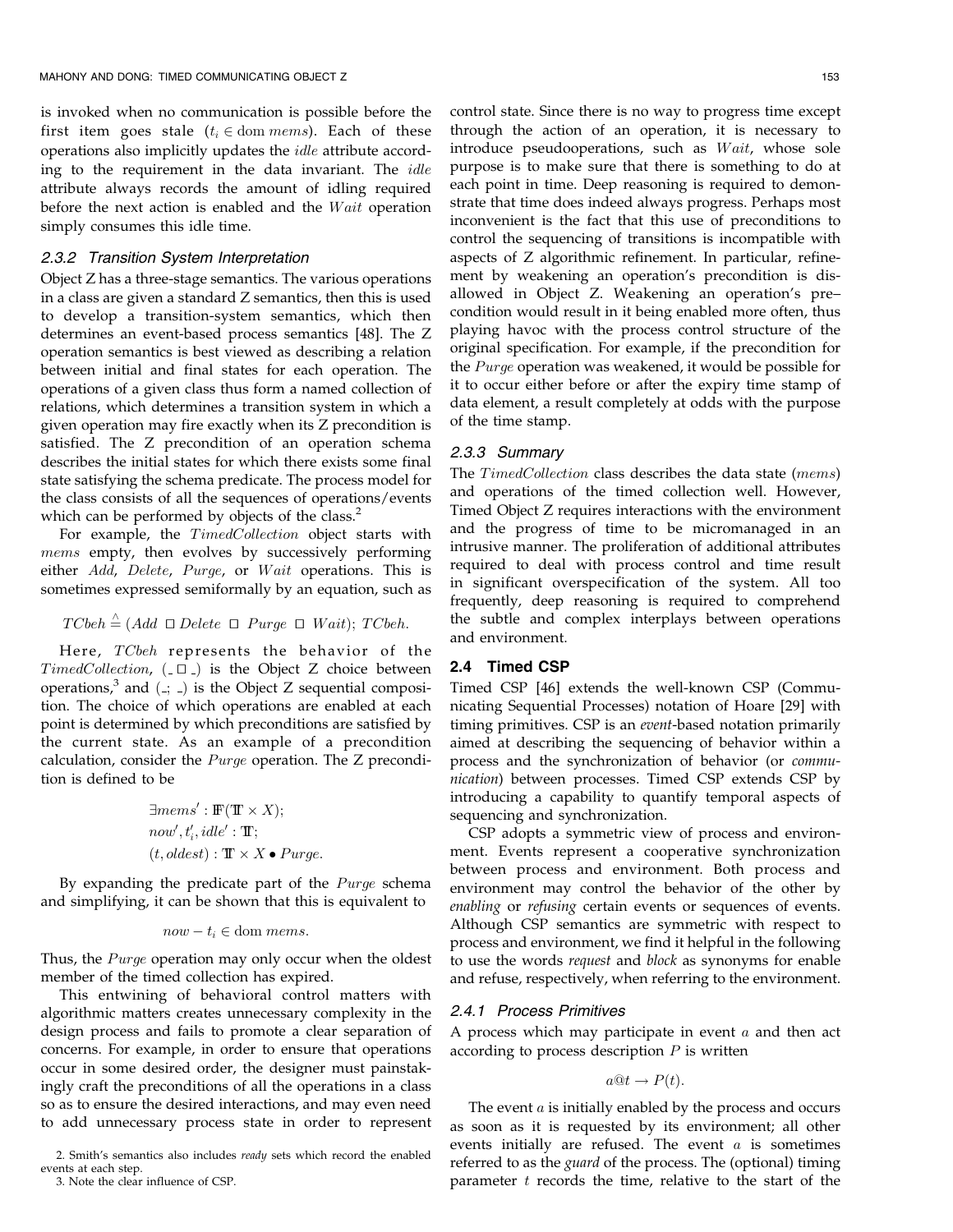process, $4$  at which the event a occurs and allows the subsequent behavior  $P$  to depend on its value.

The second form of sequencing is process sequencing. A distinguished event  $\sqrt{}$  is used to represent and detect process termination. The sequential composition of  $P$  and Q, written  $P$ ; Q, acts as P until P terminates by communicating  $\sqrt{ }$  and then proceeds to act as Q. The termination signal is hidden from the process environment and therefore occurs as soon as enabled by  $P$ . The process which may only terminate is written SKIP.

The parallel composition of processes  $P$  and  $Q$ , synchronized on event set  $X$ , is written

 $P|[X]|Q.$ 

No event from  $X$  may occur in  $P|[X]|Q$  unless enabled jointly by both  $P$  and  $Q$ . When events from  $X$  do occur, they occur in both  $P$  and  $Q$  simultaneously and are referred to as synchronizations. Events not from  $X$  may occur in either  $P$  or Q separately, but not jointly. For example, in the process described by

$$
(a \to P)[[a]](c \to a \to Q),
$$

all  $a$  events must be synchronizations between the two processes. Since  $a$  is not enabled initially by the right-hand process, a cannot occur in the left-hand process until the right hand process has performed a  $c$  event and the  $a$  event becomes enabled in both processes.

In an asynchronous parallel combination

$$
P\mid\mid\mid Q,
$$

both components  $P$  and  $Q$  execute concurrently without any synchronizations.

Diversity of behavior is introduced through two choice operators. The external choice operator allows a process a choice of behavior according to what events are requested by its environment. The process

$$
(a \to P) \sqcup (b \to Q)
$$

begins with both  $a$  and  $b$  enabled. The environment chooses which event actually occurs by requesting one or the other first. Subsequent behavior is determined by the event which actually occurred,  $P$  after  $a$  and  $Q$  after  $b$ , respectively. When the range of choices is large (possibly infinite), external choice may be written in an intentional form,

$$
\Box a:A\bullet P(a),
$$

which allows the environment to choose any event  $a$  from a set A and subsequent behavior is determined by  $P(a)$ .

Internal choice represents variation in behavior determined by the internal state of the process. The process

$$
a \to P \sqcap b \to Q
$$

may initially enable either  $a$ ,  $b$ , or both, as it wishes, but must act subsequently according to which event actually occurred. The environment cannot affect internal choice. Again, an intentional form is allowed.

An important derived concept in CSP is the notion of  $channel.$  A channel is a collection of events of the form  $c.n$ : the prefix  $c$  is called the *channel name* and the collection of suffixes is called the values of the channel. When an event c:n occurs, it is said that the value n is communicated on channel c. When the value of a communication on a channel is determined by the environment (external choice), it is called an *input* and when it is determined by the internal state of the process (internal choice) it is called an *output*. It is convenient to write  $c?n : N \to P(n)$  to describe behavior over a range of allowed inputs instead of the longer  $\Box n : N \bullet c.n \to P(n)$ . Similarly, the notation  $c!n : N \to P(n)$ is used instead of  $\Box n : N \bullet c.n \to P(n)$  to represent a range of outputs. Expressions of the form  $c?n$  and  $c!n$  do not represent events, the actual event is  $c.n$  in both cases.

The interrupt process  $P_1 \nabla e \rightarrow P_2$  behaves as  $P_1$  until the first occurrence of interrupt event  $e$ , then the control passes to  $P_2$ .

Recursion is used to given finite representations of nonterminating processes. The process expression

$$
\mu P \bullet a?n : \mathbb{N} \to b!f(n) \to P
$$

describes a process which repeatedly inputs a natural on channel  $a$ , calculates some function  $f$  of the input, and then outputs the result on channel  $b$ . CSP specifications are typically written as a sequence of simultaneous equations in a finite collection of process variables. Such a specification  $\vec{X} \stackrel{\triangle}{=} \vec{F}(\vec{X})$  is implicitly taken to describe the solution to the vector recursion  $\mu \vec{X} \bullet \vec{F}(\vec{X})$ .

In general, the behavior of a process at any point in time may be dependent on its internal state and this may conceivably take an infinite range of values. It is often not possible to provide a finite representation of a process without introducing some notation for representing this internal process state. The approach adopted by CSP is to allow a process definition to be parameterized by state variables. Thus, a definition of the form

$$
P_{n:N} \stackrel{\wedge}{=} Q(n)
$$

represents a (possibly infinite) family of definitions, one for each possible value of  $n$ . There is no inherent notion of process state in CSP, but rather these annotations are a convenient way to provide a finite representation of an infinite family of process descriptions.

#### 2.4.2 Timing Primitives

To the standard CSP process primitives, Timed CSP adds two time specific primitives, the delay and the timeout.

A process which allows no communications for period  $t$ then terminates is written WAIT  $t$ . The process WAIT  $t$ ;  $P$  is used to represent  $P$  delayed by time  $t$ .

The timeout construct passes control to an exception handler if no event has occurred in the primary process by some deadline. The process

$$
(a \to P) \triangleright [t] Q
$$

will try to perform  $a \to P$ , but will pass control to Q if the a event has not occurred by time  $t$ , as measured from the invocation of the process.

<sup>4.</sup> This may be nonzero because the process must wait until the event is requested by its environment.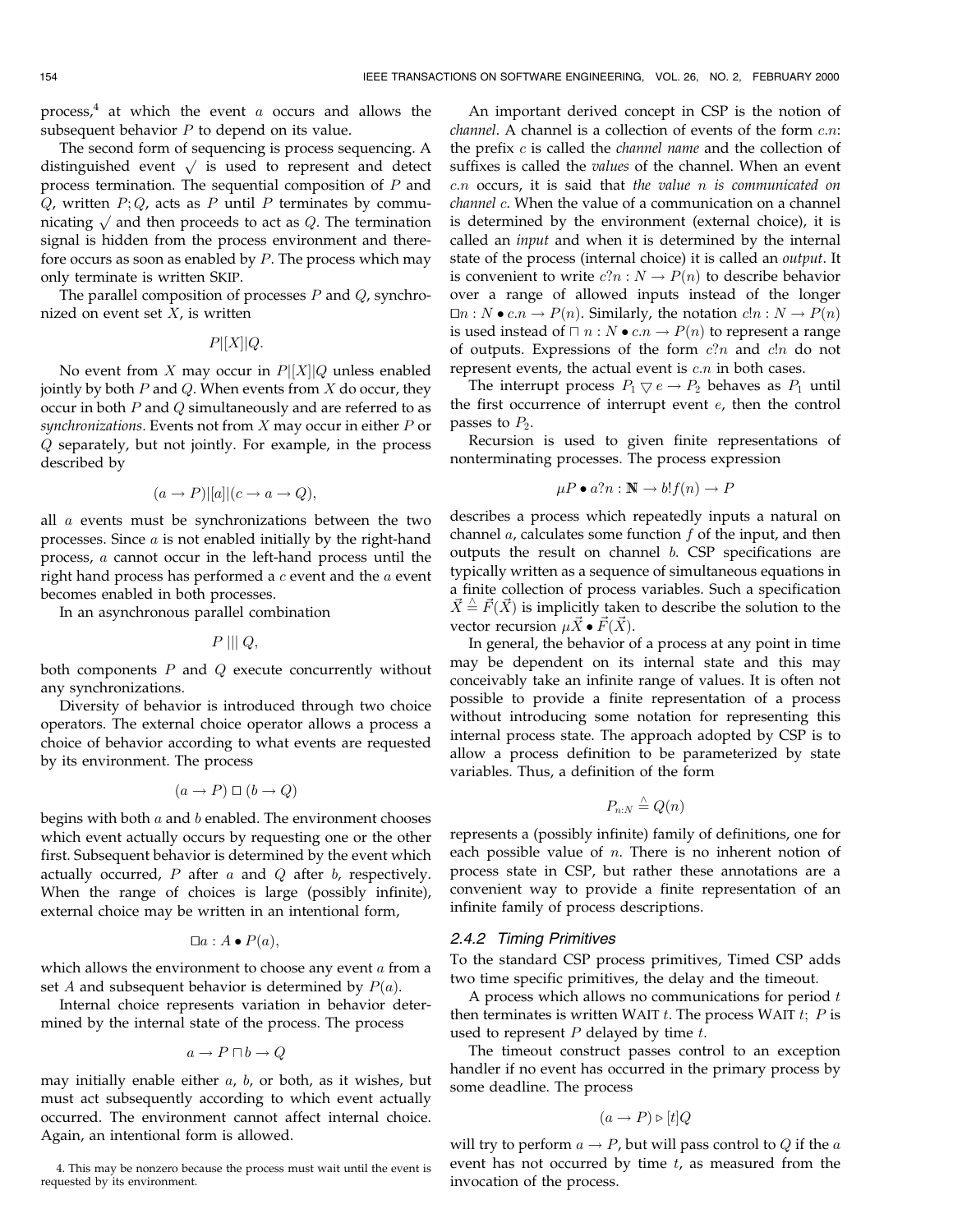MAHONY AND DONG: TIMED COMMUNICATING OBJECT Z 155

$$
TC_{\{(t,a)\}\cup s} \cong
$$
\n
$$
(left?e : X@t_i \rightarrow \text{WAIT } t_a;
$$
\n
$$
TC_{ps(t_i+t_a,\{(t,a)\}\cup s)\cup\{(t_o,e)\}} \Box
$$
\n
$$
right!a@t_i \rightarrow \text{WAIT } t_d;
$$
\n
$$
TC_{ps(t_i+t_d,s)}) \triangleright \{t\}
$$
\n
$$
\text{WAIT } t_p; TC_{ps(t+t_p,t)}
$$
\n
$$
\text{where } (t,a) = find\_oldest(\{(t,a)\}\cup s).
$$
\n
$$
\begin{array}{c}\n\boxed{[X] \longrightarrow}\n\boxed{find\_oldest : \mathbb{P}_1(\mathbb{T} \times X) \rightarrow}\n\boxed{(\mathbb{T} \times X)} \\
\boxed{\forall s : \mathbb{P}_1(\mathbb{T} \times X) \bullet \exists (t,e) : s \bullet}\n\boxed{t = min(dom s)}\n\boxed{find\_oldest(s) = (t,e)}\n\end{array}
$$

Fig. 3. Behavior when nonempty.

#### 2.4.3 The Timed Collection Example

The timed collection can be modeled as a process with two channels, left and right, respectively. Elements are added to the collection through communications on the  $left$ channel and removed through communications on the right channel. The timing issues of the timed collection can be described using (Timed CSP's) delay and timeout constructs.

The initial state is represented by the empty set.

$$
TimedCollection \overset{\wedge}{=} TC_{\emptyset}.
$$

When the first element joins the collection, it is stamped with a timeout and the time taken to update the process state is represented by a delay.

$$
TC_{\emptyset} \stackrel{\wedge}{=} left?e : X \to \text{WAIT } t_a; TC_{\{(t_o,e)\}}.
$$

When the collection is nonempty, the process is ready to accept left or right events. The staleness stamps are updated with each communication and state update delays are introduced. In the event of no communication occurring before the oldest element becomes stale, all stale elements are purged (see Fig. 3).

#### 2.4.4 Summary

For such an example, Timed CSP is superior to Object Z as a means of describing process control. Timed CSP also handles the timing issues of delays and timeouts simply and elegantly. The allowed sequences of events are clearly and concisely determined by the CSP code, there is no need to calculate preconditions, nor is any other form of deep reasoning required to understand the ways in which the timed collection may evolve. The Timed Object Z approach results in a too complex model which overspecifies this simple system, even though the timed collection example does not make use of the multithreading and synchronization capabilities of Timed CSP which are clearly well beyond the scope of Object Z's atomic state transition semantics. On the other hand, the syntactic treatment of internal state in the above is complex and unwielding,

distracting strongly from the basically elegant treatment of the delay and timeout issues. Although, for example, Roscoe's  $CSP<sub>M</sub>$  language [45] includes some powerful data modeling primitives, CSP still has no standard support for state modeling in the form of mathematical toolkits and libraries, nor are there modular techniques for constructing and reasoning about the complex internal state.

## 3 TCOZ

In many ways, Object Z and Timed CSP complement each other in their capabilities. Object Z has strong data and algorithm modeling capabilities. The Z mathematical toolkit is extended with object-oriented structuring techniques. Timed CSP has strong process control modeling capabilities. The multithreading and synchronization primitives of CSP are extended with timing primitives. Moreover, both formalisms are already strongly influenced by the other in their areas of weakness. Object Z supports a number of primitives which have been inspired by CSP notions such as external choice and synchronization. CSP practitioners tend to make use of notation inspired by the Z mathematical toolkit in the specification of processes with the internal state. This is not surprising, given their joint associations in the Programming Research Group in Oxford. Another important connection is the well-known duality between the state transition behavioral model and the event-based behavioral model [28], which makes it a simple matter to develop complementary semantics for the two languages.

Given these factors, it is natural to consider the possibility of blending the two notations into a more complete approach to modeling real-time and/or concurrent systems. Fischer [21] and Smith [49] have independently suggested CSP-style semantics for Object Z classes in which operation calls become CSP events. Operation names take on the role of CSP channels, with input and output parameters being passed down the operation channel as values. This view fits nicely with the Object Z interpretation of operations being atomic, but is not well-suited to considering multithreading and real-time. Restricting operations to atomic events collapses the spatial and temporal aspects of operations; everything happens at a single point and instantaneously. Identifying channel names with operation names creates unnecessary tensions between the data and process views of objects and considerably reduces the potential for reuse of operation definitions. Another approach is that taken by Galloway in his CCZ language [23], based on Z and (value-passing) CCS. There Z operation schemas do not appear as events, but instead appear as prefixes to parameterized CCS output processes. The effect of the operation schema is to restrict the allowed output values in the associated process and to update the values of the process state parameters. While this approach effectively disentangles the communication interface from the operational structure, the need to associate every occurence of an operation with a following output process is a major syntactic inconvenience.

The approach taken in the TCOZ notation is to identify operation schemas (both syntactically and semantically) with (terminating) CSP processes that perform only state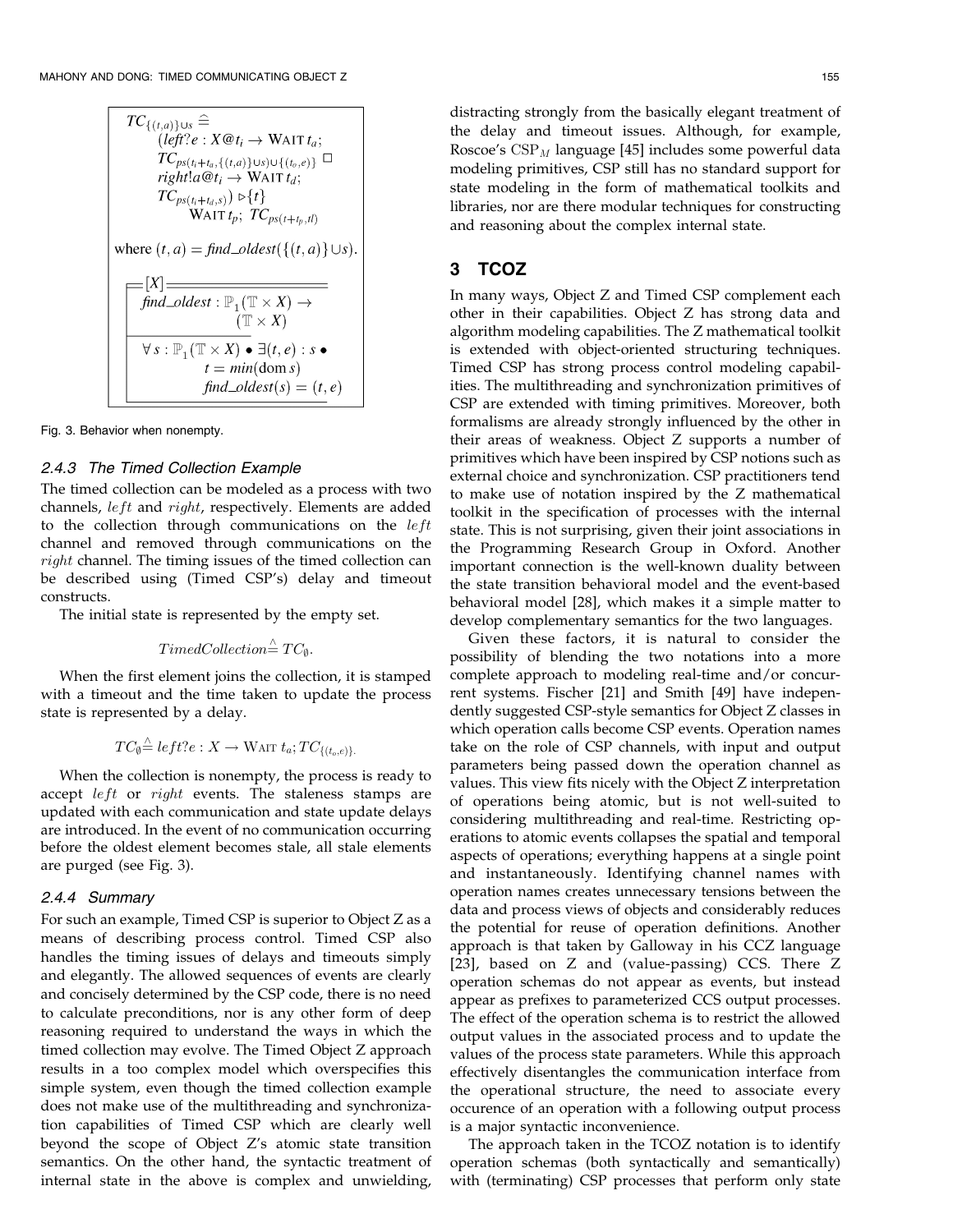

update events; to identify (active) classes with nonterminating CSP processes; and to allow arbitrary (channelbased) communications interfaces between objects.

The syntactic implications of this approach are that the basic structure of a TCOZ document is the same as for Object Z. A document consists of a sequence of definitions, including type and constant definitions in the usual Z style. TCOZ varies from Object Z in the structure of class definitions, which may include CSP channel and processes definitions. In fact, all operation definitions in TCOZ are considered to define CSP processes. The CSP view of an operation schema is that it describes all the sequences of update events which change the system state as required by the schema predicate. The exact nature and granularity of these update events is left undetermined in TCOZ (at least at the syntactic level), but by allowing an operation to consist of a number of events, it becomes feasible to specify its temporal properties when describing the operation. Since operation schemas take on the syntactic role of CSP processes, they may be combined with other schemas and even CSP processes using the standard CSP process operators. Thus, it becomes possible to represent true multithreaded computation even at the operation level, something that would not be possible with CCZ approach. The Fischer/Smith approach of identifying operation names with CSP channels is not followed, channels are given an independent, first class role. This allows the communications and control topology of a network of objects to be designed orthogonally to their class structure. The CSP channel mechanism is the only (dynamic) way to pass information between objects as the state of objects is encapsulated by hiding all update events.

#### 3.1 Defining Operations

The operation schema is the basic tool for describing state change in TCOZ. In order to allow treatment of timing issues in schema definitions, a distinguished identifier  $\delta$  is introduced to represent the duration of the state calculations performed by the operation. When  $\delta$  does not appear in the definition of an operation, the default interpretation is that there be no constraint on the duration of the operation, although individual specification documents may choose to adopt a different convention.

Although the schema is the basic tool, the true power of TCOZ comes from the ability to make use of Timed CSP

primitives is describing the process aspects of an operation's behavior. All operation definitions in TCOZ are in fact Timed CSP process definitions, with operation schema being given the syntactic status of terminating Timed CSP processes.

As an example, consider the specification of the Add operation (see Fig. 4) of the timed collection example. The actual state-change allowed by the operation schema remains unchanged from the Timed Object Z version, but the timing characteristics of the operation are expressed by the condition  $\delta = t_a$ , rather than  $now' - now = t_a$ .

Since TCOZ operations are identified with terminating CSP processes, it is natural to allow their definition in terms of CSP primitives, such as event sequencing, as well as through the schema calculus. The novelty of the full TCOZ version of Add lies in the adoption of CSP primitives in its definition. Item inputs are communicated to the Add operation along a channel  $left$ . This definition of  $Add$  says that after the parameter  $e$  has been input on channel  $left$ time  $t_i$ , the state-calculation  $Add_0$  is performed. Several aspects of TCOZ name-space conventions are raised by this definition.

First, observe that the parameters  $e$  and  $t_i$  occur in  $Add_0$ with Z-style input decorations and in Add without them. In TCOZ, the convention is adopted that the true name of all parameters is the undecorated version. In an operation schema, the ? and ! decorations are used solely to distinguish between inputs and outputs for the purposes of defining the binding semantics of the operation. This is analogous to the convention of using primed and unprimed versions to indicate the final and initial values of a state attribute. In fact, all parameters are treated in the same way as state attributes, with the exception that state attributes are available in every name environment in a class definition. The reason for this convention may be clearly seen in the following example:

$$
[y! : \mathbb{N} \mid y! = f(x)]; c.y \rightarrow
$$

$$
[\Delta(x); y? : \mathbb{N} \mid x' = g(y?)].
$$

Clearly, it does not make sense to decorate the  $y$  in  $c.y$ with either the ! or the ?, any more than it would make sense to use a ' decoration on an attribute variable appearing in a communication.

This leads to the second observation that may be made of the Add definition. The  $[e : X; t_i : T] \bullet$  construct is a local block definition in the state guard style (state guards are explained further below). The other forms of local blocks are the intentionial forms of both internal and external choice, which use the usual Z-style schema-text conventions. For example,

 $\Box n : \mathbb{N} \mid n < 5 \bullet c! n \to P$ 

or

$$
\Box n : \mathbb{N} | n < 5 \bullet c? n \to P.
$$

The state guard serves as an alternate form of external choice, so that the Add process is equivalent to

$$
\Box e: X; t_i: \mathbb{T} \bullet \operatorname{left?} e \mathbb{Q} t_i \to \operatorname{Add}_0.
$$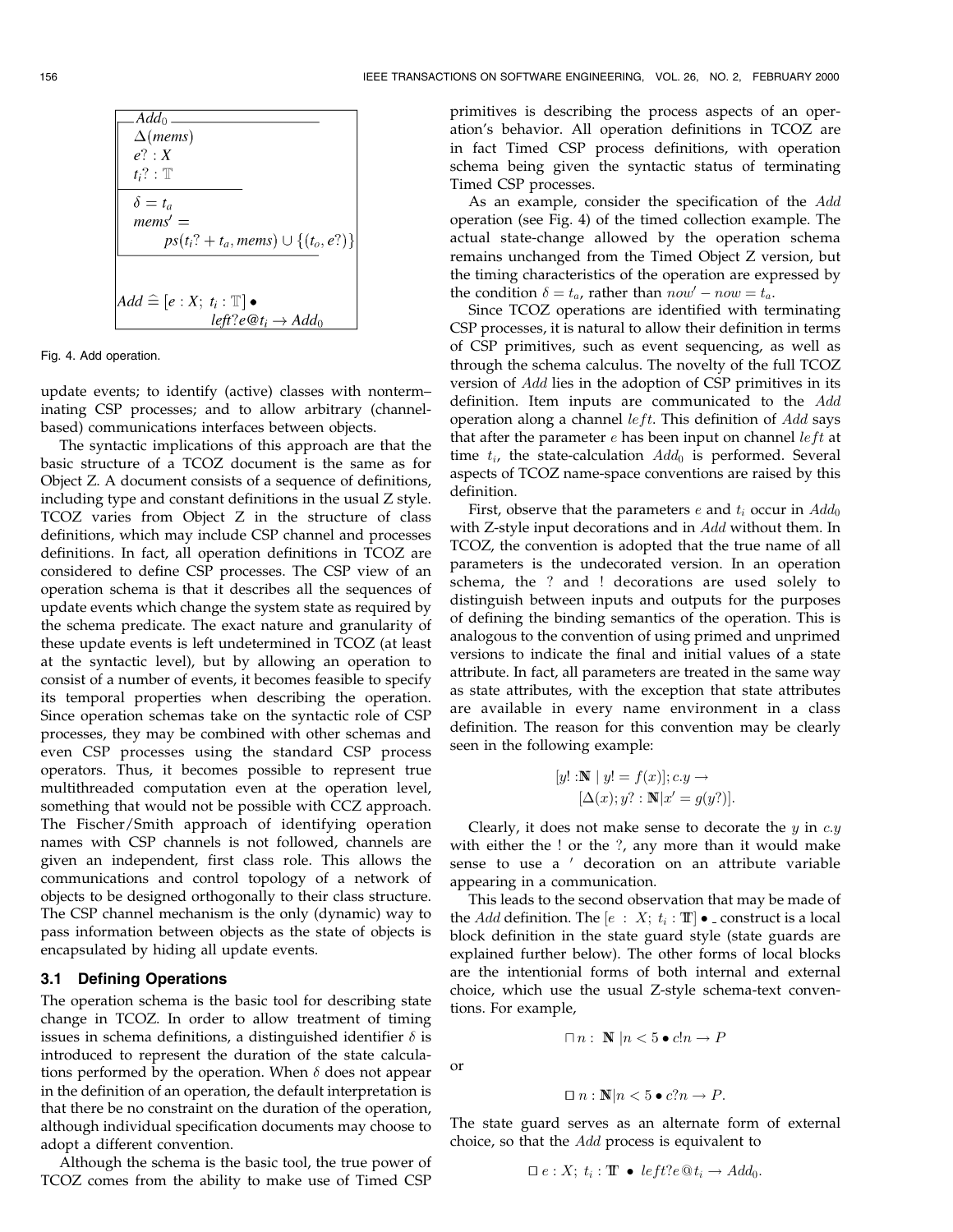$$
Delete_0
$$
\n
$$
t_i? : \mathbb{T}
$$
\n
$$
means \neq \emptyset \land \delta = t_d
$$
\n
$$
means' = ps(t_i + t_d, \dots \dots \land \{(t, oldest)\})
$$
\n
$$
Delete \cong [t_i : \mathbb{T} \mid \dots \neq \emptyset] \bullet
$$
\n
$$
right! oldest@t_i \to Delete_0
$$

Fig. 5. Delete operation.

In TCOZ, the internal and external choice operators must be used explicitly. Decorated communications of the form  $c!n$  and  $c?n$  have no conventional meaning in TCOZ, simply being syntactic sugar for  $c.n$ . They are allowed simply as a form of comment to emphasize the intended direction of communication.

In TCOZ, the local name space may be changed either by a local block definition as above or else by the occurence of an operation schema. An operation schema removes all its input parameters from scope and replaces them with its output parameters. The output parameters then become available for use in subsequent communication events or as inputs to subsequent operation schemas.

In the case of the Delete operation (see Fig. 5), the communication of the deleting element must precede the updating of the collection state and in fact is the enabling event for the operation. Since the name convention is that outputs are only available to the right of a schema, this behavior cannot be described using an output parameter. Instead, the update operation is described as a simple state update which removes the oldest item (and any others that become stale). The overall delete operation consists of this schema guarded by a communication on the right channel.

The first part of the definition of Delete is a novel process control primitive known as a state guard.<sup>5</sup> The adoption of a state guard mechanism allows TCOZ to adopt a proper separation between algorithm and process design issues. The sequencing of activities in an object is controlled explicitly through state guards rather than implicitly through the operation preconditions. In this way, it becomes possible to reclaim the Z-style operation design and decomposition techniques abandoned by standard Object Z.

Every process definition has (at least) an initial state which may be addressed using schema notation. This is the function of the first part of the expression defining Delete. It is a schema-based method of restricting the action of the process to initial states for which the collection is nonempty. For other states this process will deadlock or block, refusing any communication.

Note that the precondition requirement in the  $Delete_0$ schema, though identical, could not achieve the desired restriction on the behavior of Delete. Failure to satisfy a precondition when control is passed to an operation instead results in divergence, or unspecified subsequent behavior.  $Delete_0$  places no restrictions at all on its behavior when the initial queue is empty. The precondition is the state-based equivalent of process divergence and the guard is the statebased equivalent to process deadlock.

For every operation  $P$  (even those constructed using the process calculus), the collection of initial states for which the process will not diverge is called its precondition (written pre P) and the collection of states for which it will not deadlock is called its *guard* (written grd P).

#### 3.2 Schemas and Processes

A schema expression describes a relationship on or between process state/s, while a process expression describes the overall behavior or evolution of a process. The Z semantic model for operation schemas consists of sets of variable bindings, mappings from variable names to values. An important point is that these sets may be infinite when the operation allows unbounded nondeterminism. Timed CSP has a number of semantic models, but the most common consists of sets of tuples consisting of a timed trace (a sequence of time stamped events) and a refusal (a record of when events are refused by the process). The trace/refusal pair is called a failure and the model the timed failures model. The basic approach taken in the TCOZ semantics is to adopt the timed failures semantic model and to provide an interpretation of the Z semantic model in terms of failures and divergences, though some variations are required to make this possible. First, a variable binding is added to represent the initial values of all the process attributes. Second, a new class of events, referred to as update events, is introduced to represent changes to the process attributes. The resulting model is called the state/ failures/divergences model. The state of the process at any given time is the initial state updated by all of the updates that have occurred up to that time. If an event trace terminates (that is, if a  $\sqrt{ }$  event occurs), then the state at the time of termination is called the final state. Finally, since the unbounded nondeterminism potentially present in Z schemas cannot be treated properly using finite-traces, an infinite-trace variation of the timed-failures model, due to Mislove et al. [43], is adopted.

The process model of an operation schema consists of all initial states and update traces (terminated with a  $\sqrt{}$ ) such that the initial state and the final state satisfy the relation described by the schema. If no legal final state exists for a given initial state, the operation diverges immediately. In the timed-failures model, divergence is represented by allowing arbitrary behavior from the time of divergence.

The process model for the state guard consists of replacing the trace part of every behavior of the guarded process whose initial state does not satisfy the state guard with the empty trace. The empty event trace describes the process being blocked by the failure of the state guard. In addition, divergence cannot occur if the state guard is not satisfied.

<sup>5.</sup> Although if-then style commands appear in several dialects of CSP, for example  $\text{CSP}_M$  [45], we believe that TCOZ is unique in adoptiong the state guard as a separate primitive in the style of Morgan's version of the guarded command language [44].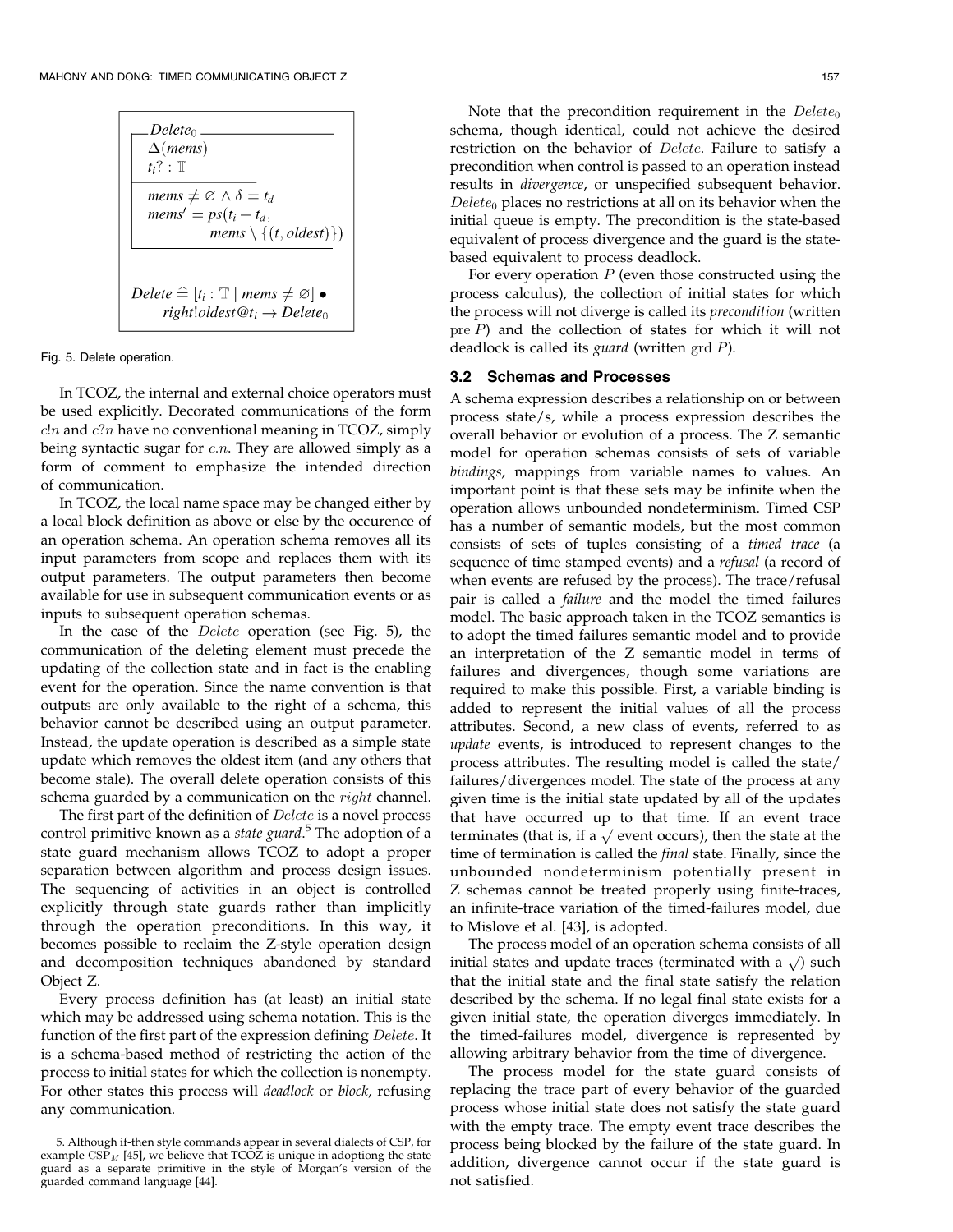Since schema calculus operators cannot sensibly be applied to arbitrary CSP processes, it is necessary to strictly distinguish the schema calculus from the process calculus. The two exceptions to this are the typecasting of operation schema expressions as terminating processes and of initial state schema expressions as state guards. In all other circumstances, the schema and process calculi are separate and distinct. For example, if  $P$  and  $Q$  are operations schema expressions, the expression  $a \rightarrow (P \wedge Q)$  is legal while the expression  $(a \rightarrow P) \land Q$  is not. The full power of the schema calculus may be used to construct schema expressions, but once a schema expression has been cast into a process-like role, it may no longer act in a schema-like role.

Some existing Object Z schema calculus operators, such as  $\Box$ ,  $\Box$ , and  $\Box$ , have name-sakes with similar semantics in the CSP process calculus. The convention adopted in TCOZ is that the CSP operator is intended, and only "pure logicº schema calculus operators are allowed in TCOZ. This is justified by the superior algebraic properties of the CSP operators.

When operations are combined using the concurrency primitives  $\|\cdot\|$  and  $\|\cdot\|$ , the designer is exposed to all the usual dangers of shared variable concurrency. The operation  $OS_1||OS_2$ , where  $OS_1$  and  $OS_2$  are operation schema, will synchronize on all state update events on variables in the respective delta-lists. Thus,  $OS_1||OS_2$  will have much the same process properties as  $OS_1 \wedge OS_2$ , with the exception that when the operations are inconsistent for a given initial state, the concurrent composition will deadlock while the logical composition will diverge. For example, consider

$$
SQRT \stackrel{\triangle}{=} [x, x' : \mathbb{N} | x > 0 \wedge x'^2 = x]
$$
  

$$
HALF \stackrel{\triangle}{=} [x, x' : \mathbb{N} | x' * 2 = x].
$$

The operations *SQRT* and *HALF* can agree only in the case where  $x = 4$ . When either of the operations is undefined (for example, when  $x = 2$ ,  $SQRT$  is undefined),  $SQRT||HALF$  will diverge. When both are defined but in disagreement (for example, when  $x = 16$ ),  $SQRT||HALF$ will deadlock at some unspecified time. The process  $SQRT \wedge HALF$  is just  $[x, x': \mathbb{N} | x = 4 \wedge x' = 2]$  and will never deadlock. The concurrent composition  $OS_1 \parallel \parallel OS_2$  is even less well-behaved, and every variable may be updated in any way allowed by either  $OS_1$  or  $OS_2$ . Such a situation is likely to be very difficult to analyze. We strongly recommend that concurrent composition of operations be used sparingly, preferably only in cases where the operations have disjoint delta-lists. Shared data structures should only be utilized when properly protected by the object encapsulation mechanism.

#### 3.3 Active and Passive Objects

The definition in a class of the distinguished process name MAIN indicates that the class is being defined as active. As in CCZ [23], the MAIN process is used to determine the behavior of objects of an active class after initialization. Initialization is treated in the usual way through the INIT schema. Active objects have their own thread of control and their mutable state attributes and operation definitions are fully encapsulated (update events are hidden). Distinct

objects, even of the same class, share no data and can experience no shared variable interference. Other objects can neither reference an active object's state attributes nor invoke any of its local operations. Only local constants, such as the object identity attribute  $self$ , may be accessed by other classes. All dynamic interactions with an active object must take place through the CSP channel communication mechanism. Active objects are considered to have the syntactic properties of process identifiers and may be composed using CSP operators.

The MAIN operation is optional in a class definition. If a class is defined without a MAIN process it is called a passive class. Passive objects are controlled by other objects in a system and their state and operations are fully available to the controlling object (unless explicitly hidden). The appearance of MAIN clearly distinguishes the definition of active objects and passive objects in a system.

Returning to the timed collection example, the existence of environmental obligations and the need to purge stale elements means that the timed collection class must have its own thread of control. Assuming that the class operations are defined as in Section 3.1, the timed collection behavior is defined by a MAIN process similar to the Timed CSP version presented in Section 2.4.3.

$$
\text{MAN} \stackrel{\triangle}{=} \mu TC \bullet [mens = \emptyset] \bullet Add; \ TC \ \Box
$$
\n
$$
[mems \neq \emptyset] \bullet ((Add \ \Box \ Delete) \ \triangleright \ [t]Purge); TC.
$$

The most striking difference lies in the use of the operation schemas to subsume the role of the complex annotations present in the Timed CSP version. This represents a clearer and more structured presentation of the basic control logic. A second difference lies in the use of the state guard construct to distinguish between the empty and nonempty behaviors of the timed collection, thus saving the need to define separate empty and nonempty processes.

#### 3.4 Communication Channels

The class state-schema convention is extended to allow the declaration of communication channels. If  $c$  is to be used as a communication channel by any of the operations of a class, then it must be declared in the state schema to be of type chan. Channels are type heterogeneous and may carry communications of any type.

We have decided on this convention in TCOZ, primarily because we see no compelling reason to associate types with channels and can see some minor advantages in not doing so. Certainly, the timed failures semantics does not require that channels be typed. Channel communication events are simply pairs consisting of the channel name and the value communicated. Neither does the Z bindings semantics requires the value be typed, the Z semantics is modeled in untyped set theory. The main argument in favor of extending the typing conventions to channels is that it provides redundancy which will guard against silly errors, such as trying to read an input of one type when the output was of another type. Balanced against this, we believe that the ability to send many forms of data over a channel plays a vital role in lowering the complexity of class interfaces and this lower complexity also reduces the likelihood of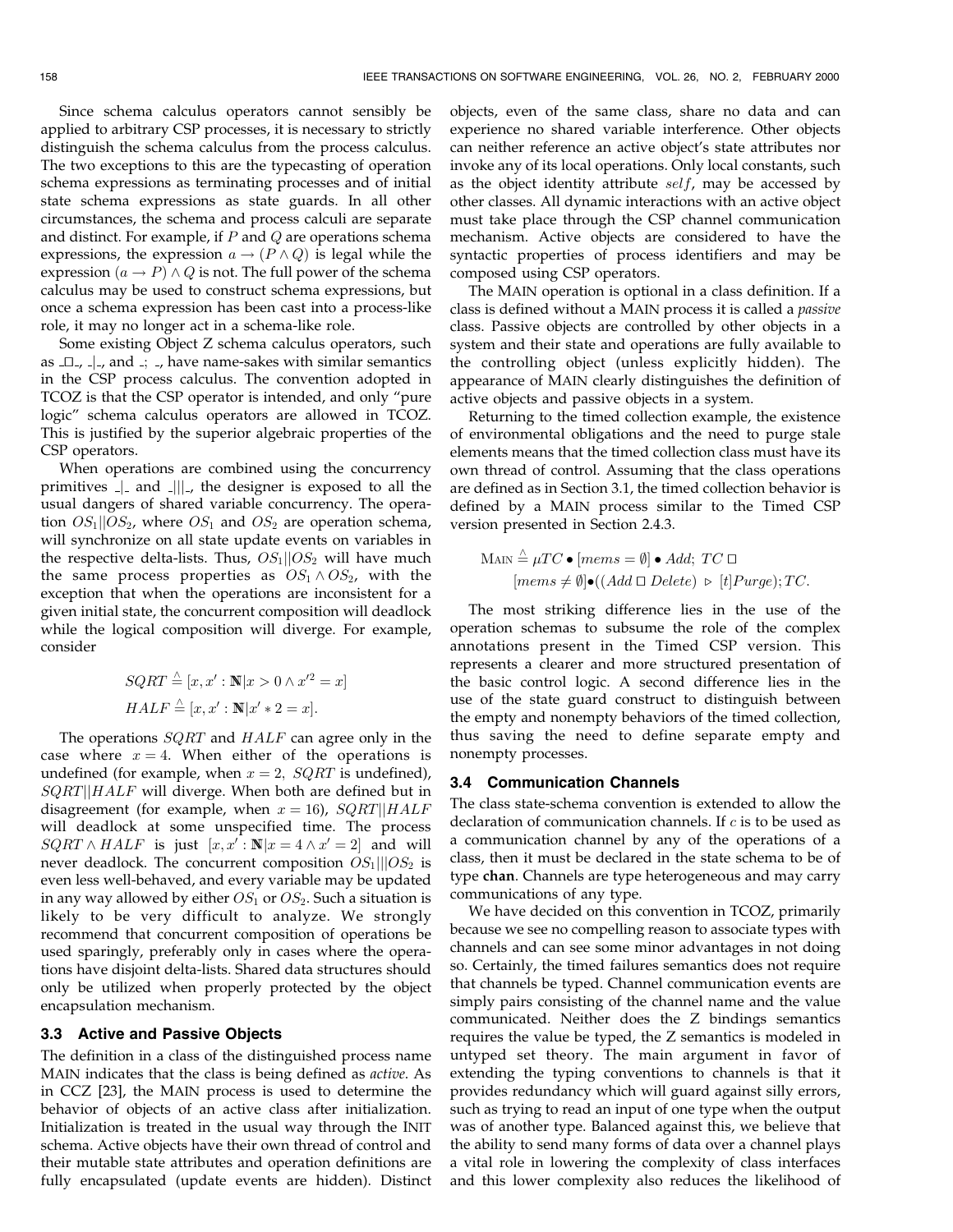MAHONY AND DONG: TIMED COMMUNICATING OBJECT Z 159

$$
means: \mathbb{F}(\mathbb{T} \times X)
$$
  
left, right: **chan**  
 $\Delta$   
 $t: \mathbb{T}$   
oldest: X  
mens  $\neq \emptyset \Rightarrow$   
 $(t, oldest) \in mens$   
 $t = min \text{ dom } mens$ 

#### Fig. 6. State schema.

errors such as listening for an input on the wrong channel. Furthermore, we believe it is more instructive to group logically related communications (such as those pertaining to a particular protocol) than to group communications with identical type but logically unrelated function. Thus, we currently adopt the untyped convention with the intention of evaluating our position again as our experience using the notation increases. An interesting analysis of the general benefits of typed and untyped syntax has been made by Lamport and Paulson [36].

Contrary to the conventions adopted for internal state variables, channels are viewed as global rather than as encapsulated entities. This is an essential consequence of their role as communications interfaces between objects. In the situation of multiple instances of objects of the same class in a system, those objects will all share the same channel. For example, if  $\mathcal O$  is a sequence of objects of class  $C$ with channel  $c$ , then in the process

## $||| i : \text{dom } \mathcal{O} \bullet \mathcal{O}(i),$

each of the objects  $\mathcal{O}(i)$  communicates with the environment by sharing channel  $c$  with every other object. In the general case, there is no way for the environment to know which of the objects it is communicating with when using channel c. If it is necessary to know which object the environment is communicating with, the object identity attribute self [17] can be included in the communication, for example,

#### $c. (self, message).$

(This technique is used frequently in the lift case study.) The introduction of channels to TCOZ reduces the need to reference other classes in class definitions, thereby further enhancing the modularity of system specifications.

Consider once again the timed collection example. Using the TCOZ conventions, the class state can be significantly simplified from the Timed Object Z version (see Fig. 6). The sole remaining primary class attribute is the actual collection itself, and none of the timing attributes are required. In addition to the list of mems, the state schema must declare channels  $left$  and  $right$ . These channels serve much the same role as the corresponding environment variables in the Timed Object Z version, but here that role is better defined in terms of the CSP process model. The secondary attributes  $oldest$  and  $t$  remain useful in simplifying the operation definitions and are retained.

#### 3.5 The Timed Collection

Bringing together the various aspects of the TCOZ timed collection introduced above, we are able to present the entire class definition in Fig. 7.

This specification represents a more concise, flexible, and scalable treatment of both process and state than is possible in either Object Z or Timed CSP. The structure of the process' internal state and communications interfaces are prominently documented. The structured schema-based approach to describing state transitions, supported as it is by the full power of the Z toolkit and the schema calculus, is better able to handle large and complex process state than the essentially ad hoc state annotation conventions of CSP. Making use of the Timed CSP process definition conventions removes the need to consider process control matters in operation schemas. There is a clear separation of process control and algorithmic matters, which simplifies the description of both.

## 3.6 Composing Classes

Inheritance is a mechanism for incremental specification, whereby new classes may be derived from one or more existing classes. Essentially, all definitions are pooled with the following provisions: Inherited type and constant definitions and those declared in the derived class are merged. The state and initialization schemas of inherited classes and those declared in the derived class are conjoined. Operation schemas with the same name are also conjoined.

TCOZ extends Object Z with two new class constructs, channels chan and main behavior MAIN. Channels are treated as normal state constant attributes; therefore, they are pooled into the derived classes. Channel renaming is the same as state attribute renaming. Since new classes will generally have new behaviors, the MAIN class definition is never inherited. As for all other class definitions, a class extension must include a MAIN definition if the class is to be active. The rules for (active and passive) class inheritance are:

- . A new active class may be derived from an existing active class by defining a new MAIN process.
- . A new active class may be derived from an existing passive class by defining a MAIN process.
- . A new passive class can also be derived from an existing active class by not defining a new MAIN process.
- . A new passive class can be derived from an existing passive class by not defining a MAIN process.

A composite object which contains active objects is also an active object (a MAIN definition must appear in the composite object class). Active objects are responsible for their own intialization, so a composite object will often not require an explicit INIT schema. An example of this is the Buffered-Consumer/producer class in Section 3.7. Since it has no passive internal state, it requires no explicit initialization. Another result of the encapsulation of local state in active objects is the inability of a composite class to refer to the local state attributes and operations of a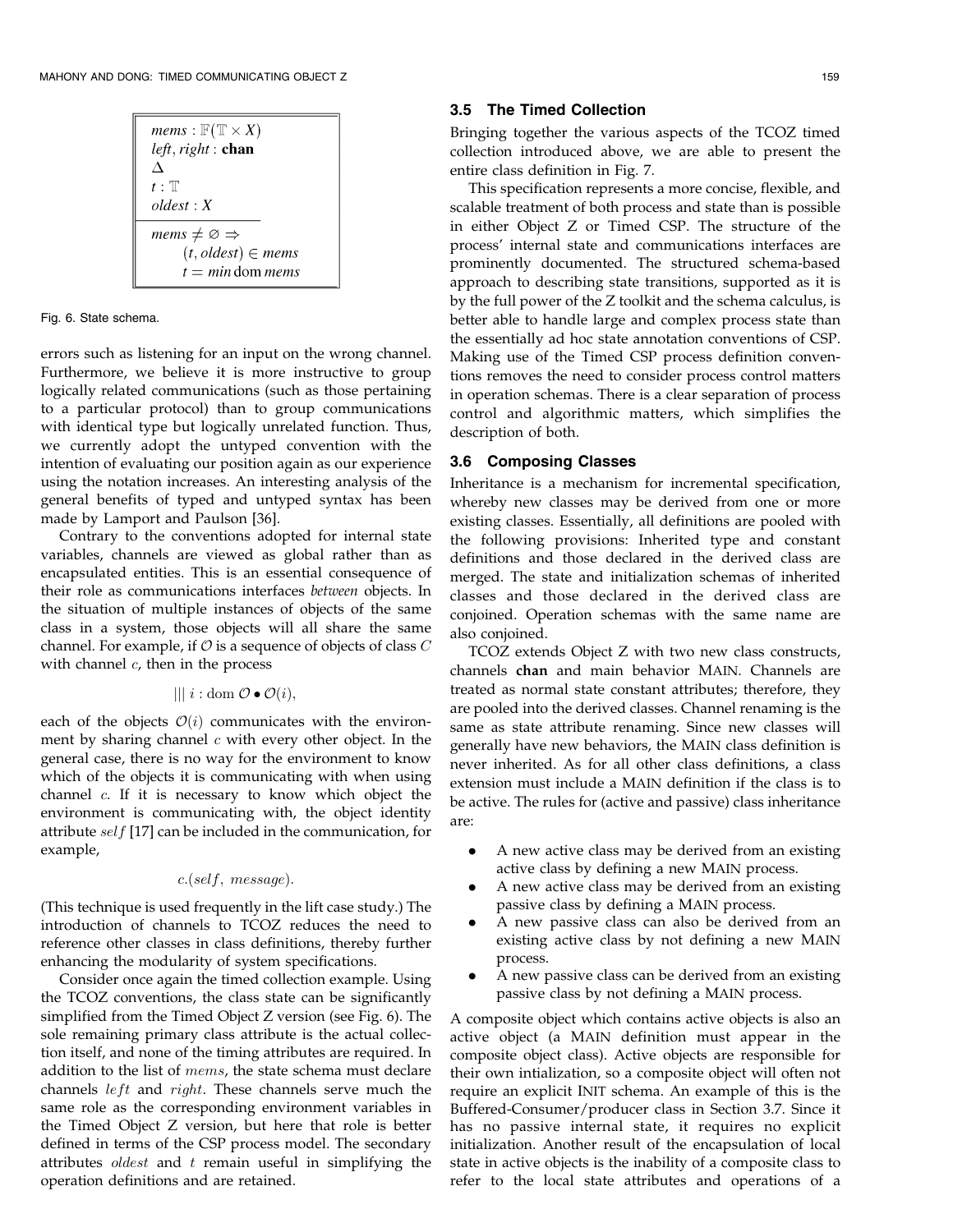| TimedCollection[X]                                                                                                        |                                                                                         |  |
|---------------------------------------------------------------------------------------------------------------------------|-----------------------------------------------------------------------------------------|--|
|                                                                                                                           | - Init                                                                                  |  |
| <i>mems</i> : $\mathbb{P}(\mathbb{T} \times X)$                                                                           | $mems = \varnothing$                                                                    |  |
| $left, right:$ chan                                                                                                       |                                                                                         |  |
| Л                                                                                                                         |                                                                                         |  |
| $t:\mathbb{T}$                                                                                                            |                                                                                         |  |
| oldest : X                                                                                                                |                                                                                         |  |
| mems $\neq \emptyset \Rightarrow (t, oldest) \in mems \land t = min dom mems$                                             |                                                                                         |  |
|                                                                                                                           | Delete <sub>n</sub> _____                                                               |  |
| $\Delta(mems)$                                                                                                            | $\Delta$ (mems)                                                                         |  |
| $e^2: X$                                                                                                                  | $t_i : \mathbb{T}$                                                                      |  |
| $t_i$ ?: T                                                                                                                |                                                                                         |  |
|                                                                                                                           | mems $\neq \emptyset \wedge \delta = t_d$                                               |  |
| $\delta = t_a \wedge$                                                                                                     | $\textit{mems}' = \textit{ps}(t_i + t_d,$                                               |  |
| $mens' = ps(ti? + ta, mens)$                                                                                              | $(mems \setminus \{(t, oldest)\})$                                                      |  |
| $\cup \{(t_o, e?)\}$                                                                                                      |                                                                                         |  |
| $Add \widehat{=} [e : X; t_i : \mathbb{T}] \bullet left? e @ t_i \rightarrow Add_0$                                       |                                                                                         |  |
| Delete $\widehat{=}\left[t_i:\mathbb{T}\mid \text{mems}\neq\varnothing\right]$ • right!oldest $@t_i \rightarrow Delete_0$ |                                                                                         |  |
| Purge.                                                                                                                    |                                                                                         |  |
| $\Delta(mems)$                                                                                                            |                                                                                         |  |
| $\delta = t_p \wedge \textit{mems}' = \textit{ps}(t + t_p, \textit{mems})$                                                |                                                                                         |  |
| MAIN $\widehat{=}\mu \textit{T}C \bullet \textit{[mens} = \varnothing] \bullet Add; \textit{T}C \square$                  |                                                                                         |  |
|                                                                                                                           | $[mems \neq \emptyset] \bullet ((Add \square Delete) \triangleright \{t\} \ Pure) ; TC$ |  |

Fig. 7. Timed Object Z model of the Timed Collection.



Fig. 8. Buffered consumer producer.

component object. Only class constants such as the object identity self may be accessed.

#### 3.7 A Multithreaded Example

The timed collection example made no use of the multithreaded capabilities of the TCOZ notation. In this section, a specification of a standard buffered consumer/producer process is presented (see Fig. 9) as a demonstration these aspects of TCOZ.

A simple consumer/producer process accepts inputs of type L on its left channel, calculates some function  $| f :$  $L \rightarrow R$  of the inputs, and outputs the result on its right channel.

To ensure that all inputs are accepted and outputs are received, the process is buffered left and right with timed collection processes (see Fig. 10). The buffered process consists of a left buffer, a right buffer, and an internal consumer/producer, as depicted in Fig. 8.

Correct hookup of the timed collection buffers to the consumer/producer is achieved by renaming the various internal channels. The renaming convention is the same

as for Object Z and Timed CSP, that is,  $P[a/b]$  is P with all occurrences of  $b$  replaced by  $a$ . Intermediate channels  $ml$  and  $mr$  are introduced as the internal interfaces to the left and right buffers, respectively. In order to retain a consumer-/producer-like interface, the right channel of the left buffer is renamed to  $ml$ , the  $left$  channel of the right buffer renamed to  $mr$  and the  $left$  and  $right$  channels of the internal consumer/producer are renamed to  $ml$ and mr, respectively.

The internal interfaces are protected from environmental interference by *hiding* them. The hiding notation is the same as for both Object Z and Timed CSP, that is,  $(P \setminus c)$  is P with  $c$  protected from external influence. In the case where  $P$  is process-like and  $c$  is a channel, this has the important result of freeing communications on  $c$  from the requirement of synchronizing with the environment. Thus, communications on mr and ml occur as soon as the local processes are ready and cannot be blocked by any other entity.

The  $BufConProd$  class definition allows true multithreading of the two buffers and the consumer/producer.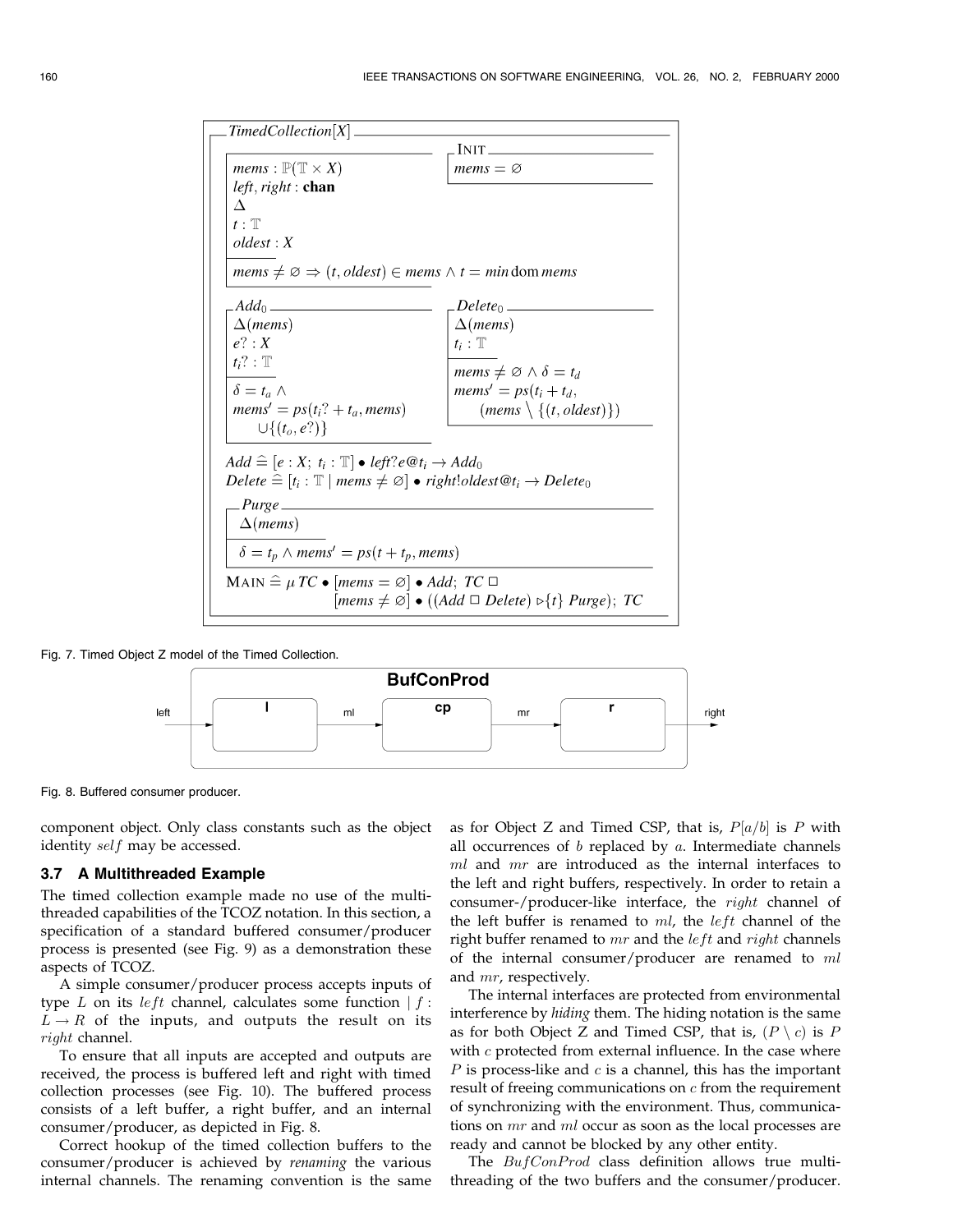

Fig. 9. Consumer/producer class.

For example, the left buffer may be accepting a new item at the same time as the consumer/producer is processing another item, at the same time as the right buffer is releasing yet another item to the environment. This concurrency is coerced into smooth cooperation through the requirement for synchronization between the processes when communication occurs on the internal channels  $ml$ and mr.

The addition of these CSP process structuring features represents a significant advance in the scope and size of systems which may be addressed by the Object Z approach.

#### 3.8 Complex Network Topologies

The syntactic structure of the CSP synchronization operator is convenient only in the case of pipeline-like communication topologies. Expressing more complex communication topologies generally results in unacceptably complicated expressions. For example, consider the communication topology shown in Fig. 11, where processes  $A$  and  $B$ communicate privately through the channel  $ab$ , processes  $A$ and  $C$  communicate privately through the channel  $ac$ , and processes  $B$  and  $C$  communicate privately through the channel bc. One CSP expression for such a network communication system is

$$
(A[bc'/bc][[ab,ac]] (B[ac'/ac]][bc]] C[ab'/ab])
$$
  

$$
\langle ab, ac, bc)[ab, ac, bc/ab', ac', bc']
$$
.

The hiding and renaming is necessary in order to cover cases such as  $C$  being able to communicate on channel  $ab$ .



Fig. 10. Buffered cons/prod model.

The above expression not only suffers from syntactic clutter, but also serves to obscure the inherently simple network topology described so elegantly by Fig. 11. One reason for this is that it artificially suggests a dominant role for process A. Equivalent, but superficially very different, formulations of the network could be used to assign this "dominant" role to either  $B$  or  $C$ . We believe that network topologies can be better described by adopting a notation inspired by the graph-based approach embodied in Fig. 11.

A network topology abstraction is an expression of the form (Fig. 12).

The formal network parameters are abstract names that represent the process that form the nodes of the network topology. It is necessary to use abstract names to allow separate incarnations of processes with identical definition. The formal network topology describes a finite graph in which each edge or network connection generally represents a private channel connection between network nodes. Multiple connections between processes and connections between multiple processes over a single channel are represented by multiple connection expressions. In this case, the channel becomes a party line between the various participating processes.

A network topology abstraction describes a function, which we call a network constructor, that builds a process network using its process arguments as nodes. The network constructor associated with a given network abstraction is built by processing the formal parameters sequentially. At each stage there is a list of remaining formal parameters. Suppose  $v$  is the next remaining formal parameter. The local channels on which  $v$  is not synchronizing are decorated to avoid unwanted synchronizations. The local channels on which it is synchronizing with any of the remaining parameters are used to create a synchronization with the remaining network. Then the rest of the formal parameters



Fig. 11. Two-dimensional communication topology.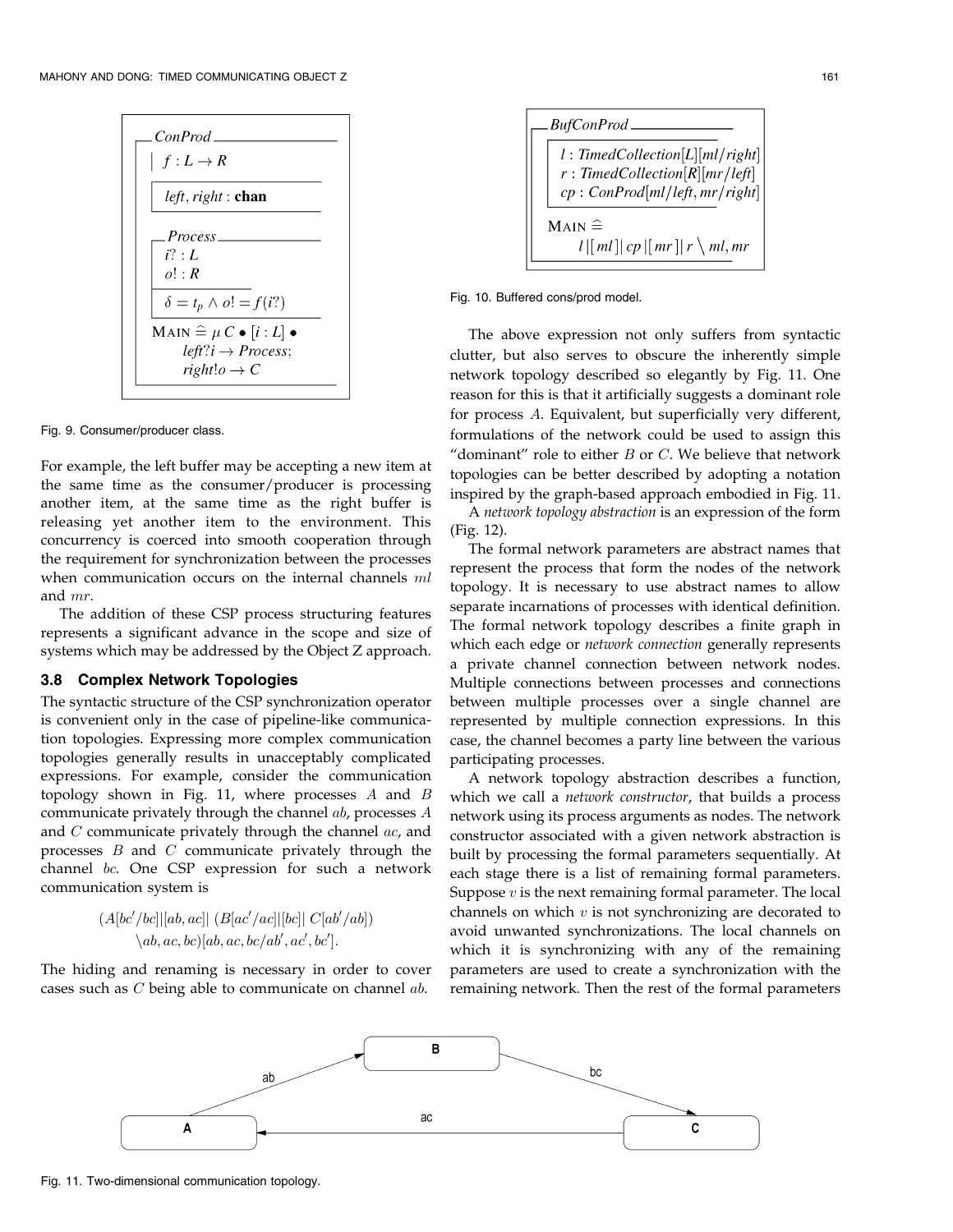$\left( \left\| v_1, v_2, v_3 ... \right.\right)$  $v_1 \xrightarrow{ch_{12}} v_2$ ;  $v_2 \xrightarrow{ch_{23}} v_3$ ;  $v_3 \xrightarrow{ch_{13}} v_1$ ; ...). The variables  $v_1, v_2, v_3, \dots$  are called the formal network parameters and the network connections  $v_1 \xrightarrow{ch_{12}} v_2$ ;  $v_2 \xrightarrow{ch_{23}} v_3$ ;<br> $v_3 \xrightarrow{ch_{13}} v_1$ ; ...

## are called the formal network topology.

#### Fig. 12. Network topology abstraction.

are treated one at a time to construct an expression for that remaining network. Finally, all the local channels are hidden and any decorations removed.

The above network topology abstraction thus describes the following network constructor (Fig. 13).

The system in Fig. 11 can be described by applying a suitable network topology abstraction to the processes  $A$ ,  $B$ , and C.

$$
(||v_1, v_2, v_3 \bullet v_1 \xleftrightarrow{ab} v_2; v_2 \xleftrightarrow{bc} v_3; v_3 \xleftrightarrow{bc} v_1) (A, B, C).
$$

The processes  $A, B, C$  are the actual network parameters. When the actual network parameters are all process names, the syntactic conventions are relaxed to allow the formal network topology to act in the guise of a process operator. For example, the network topology of Fig. 11 may be described by the lax usage

$$
||(A \xrightarrow{ab} B; B \xrightarrow{bc} C; C \xrightarrow{ca} A).
$$

Such usage is considered acceptable since the names representing the actual parameter can serve the dual purpose of also identifying the formal parameters. Other forms of lax usage allow network connections with common nodes to be run together, for example,

$$
|| (A \xrightarrow{ab} B \xrightarrow{bc} C \xrightarrow{ca} A),
$$

and multiple channels above the arrow, for example,

$$
\| (A^{\underline{ab_1}, \underline{ab_2}} B).
$$

As a further example of the use of the network topology convention, note that the behavior of the  $BufConProd$ object can also be expressed by

$$
\text{MAN} \stackrel{\wedge}{=} || (l \stackrel{ml}{\longleftrightarrow} cp \stackrel{mr}{\longleftrightarrow} r).
$$

The network topology convention is particularly useful for describing the interactions between floors (requests), liftcontroller, and elevators in the lift system.

We believe this TCOZ network topology convention to be a novel and potentially useful addition to the basic

$$
\lambda v_1, v_2, v_3, \dots \bullet
$$
\n
$$
(v_1[ch'_{23}/ch_{23}, \dots] | [ch_{12}, ch_{13}, \dots] | (v_2[ch'_{13}/ch_{13}, \dots] | [ch_{23}, \dots] | (v_3[ch'_{12}/ch_{12}, \dots] | [...] |
$$
\n
$$
\vdots
$$
\n
$$
\cdot )
$$
\n
$$
(h_{12}, ch_{13}, ch_{23}, \dots)
$$
\n
$$
[ch_{12}/ch'_{12}, ch_{13}/ch'_{13}, \dots]
$$

Fig. 13. Network topology constructor.

CSP notation. For example, the directed parallel operator in the  $CSP_M$  language, while adopting similar syntax, addresses the different problem of synchronizing on differently named channels without the burdensome use of renaming.

#### 4 THE LIFT CASE STUDY

The multilift system is a standard example used to demonstrate the expressive power of various specification techniques in modeling concurrent reactive systems.<sup>6</sup> People are familiar with the user requirement of a lift system, so they can concentrate on the modeling notations. However, the lift case study is not a trivial example because of the complexity caused by inherent concurrent interaction in the system [51]. We chose the specification of the lift system as the TCOZ case study also because both CSP and Object Z have been applied to the lift system, allowing a comparison to be drawn. The CSP "lift" model  $[47]$ describes the sequences of events for the lift system well; however, it struggles to capture the data aspects of the lift system. Furthermore, the CSP model has a flat and in places awkward structure and the communications interfaces between the lift system components (i.e., floor-buttons and lifts) are not clearly documented. The Object Z "lift" model [15] demonstrates the power of modeling the state change of the lift system in a structured way. However, it is complicated by the need to represent process state as data and it uses a complex, centralized control-model because of the Object Z's single thread semantics. Neither the CSP nor Object Z model addresses the real-time issues for the lift system.

Our goals for the TCOZ specification of the lift system include:

- . a model that captures both the data structures and the behavior of the lift system;
- . a true multithreaded specification that captures the concurrent, reactive, and real-time aspects of the lift system; and
- . a component-based incremental style specification that is extendible and reusable.

6. Many formal notations have been applied to the lift system. For example, the UNITY model [7], [9], Raddle [22], and Constraint Nets [52].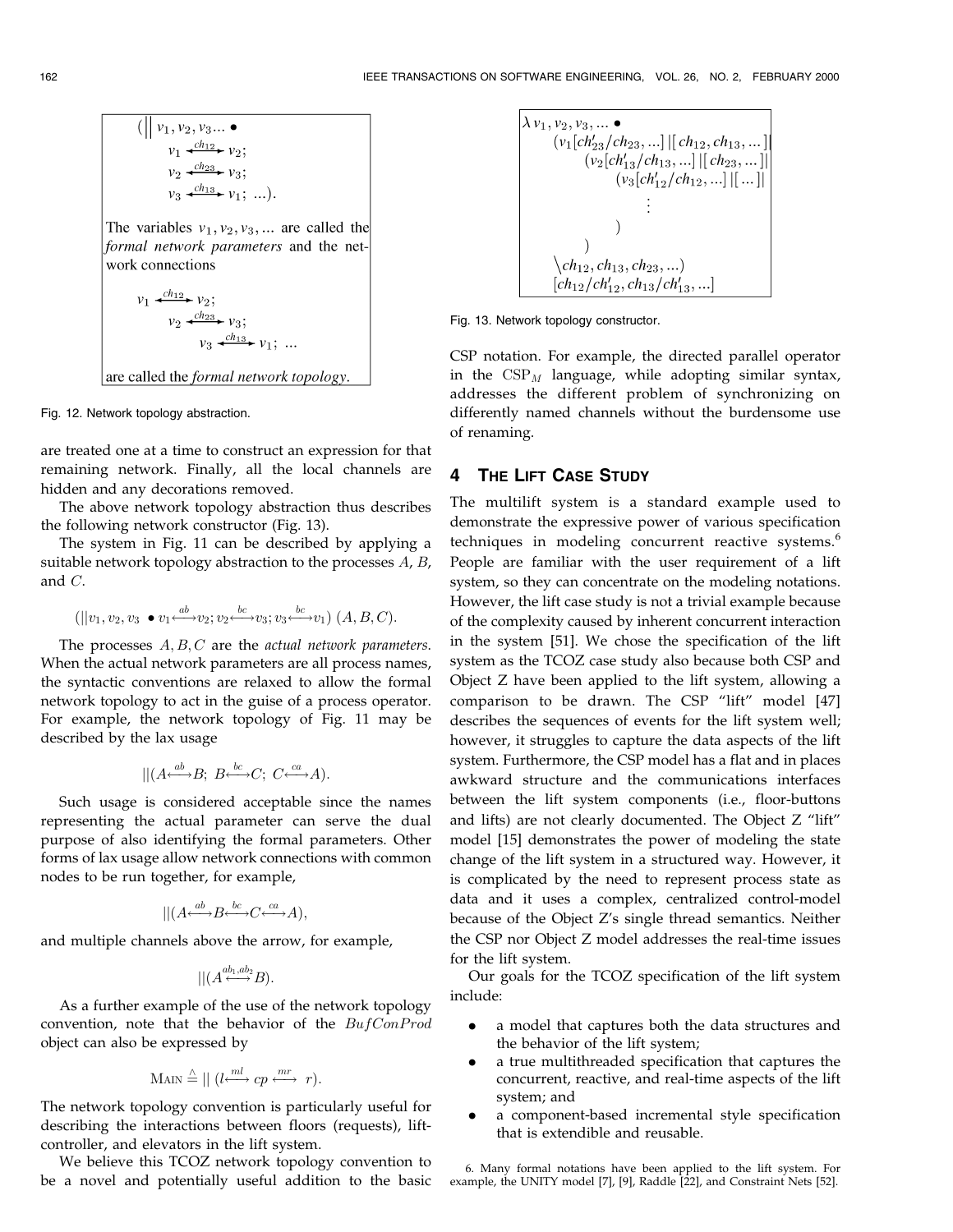

Fig. 14. Lift system communication diagram.

This case study aims to demonstrate the TCOZ approach for modeling timed reactive systems. Other detailed (lift specific) issues, such as the efficiency of lift scheduling, are not considered in this paper.

#### 4.1 System Overview

A lift system for a building consists of multiple lifts, each providing transport between the various floors of the building as dictated by the pressing of a range of servicerequest buttons. Inside each lift there is a panel of buttons, one for requesting travel to each of the building's floors. The panel buttons of any lift must be in one-to-one correspondence with the floor numbers. In general, there are two service-request buttons on each floor, for upward and downward travel respectively, though on the first floor and the top floor there is only one button. Any servicerequest button can be pushed at any time. Once pushed, the button is said to be on and it remains on until the requested service is provided. Pressing an internal button requests the lift to visit the corresponding floor. Pressing an external button requests a lift to visit the floor with the desired direction of travel. The lift controller has a queue which stores all current (external) floor requests. When a request arrives from a floor, the system will put the request at the end of the external request queue. When a lift becomes available, the controller will assign the first request of the queue to the lift for service. When visiting a floor, a lift door operates in the order of open-door, wait, then close-door. This normal process can be interrupted by a customer crossing the door as detected by some sensors.

Furthermore, the following timing properties must be captured in the model:

- Lift travel time between two consequent floors is a constant; however, there is a constant time delay for acceleration and braking;
- . Without interrupts, the lift door should be kept at the "open" state for a fixed time period before closing.

#### 4.2 Specification Structure

The lift specification is developed in a bottom-up manner, beginning with models of basic (passive) component objects, such as "buttons," which are then used to develop more complex (active) component objects, such as "floors

(requests),º ªlifts,º and a ºcontroller.º Then the lift system is modeled as an active composite object which composes the component objects with their interactions (through channels).

Fig. 14 illustrates the communication interfaces between lift system components. There are three major components, the service-request panels on each floor, the lifts themselves, and the central controller which mediates service requests from the floors. External requests received by a floor on the request channel cause the floor's corresponding service button to be lit and the request is communicated to the controller on the *enter* channel. The button remains lit until a confirmation is received on the service channel. Requests received by the controller on the *enter* channel are enqueued and sent to idle lifts on the select channel on a first-in-first-out basis. Whenever a lift receives an internal request on the *int request* channel, the corresponding button is lit and the request entered into its itinerary. While the lift has local requests pending, it services them in strict order according to its current movement direction, reversing direction at the extreme floors. The behavior of the active lifts is monitored on the check channel, and if a request can be serviced en route, it is dispatched to the lift in question and dequeued. Once the lift becomes idle, it may accept an external request on the select channel, move to the requested floor, and send a confirmation to the floor panel on the service channel.

#### 4.3 Buttons

A basic component of the lift system is the button panels on the floors or inside the lifts. Buttons have a common behavior; they can be pushed "On" by people and turned "Off" by the system.

#### $But tonStatus ::= On|Off.$

Buttons are modeled using a simple passive class (Fig. 15), which records their current state and provides operations for turning them on and off.

#### 4.4 The Building

Our model of the building concentrates on the behavior of the service-request panels on each floor, as depicted in Fig. 16; other floor-related issues are elided.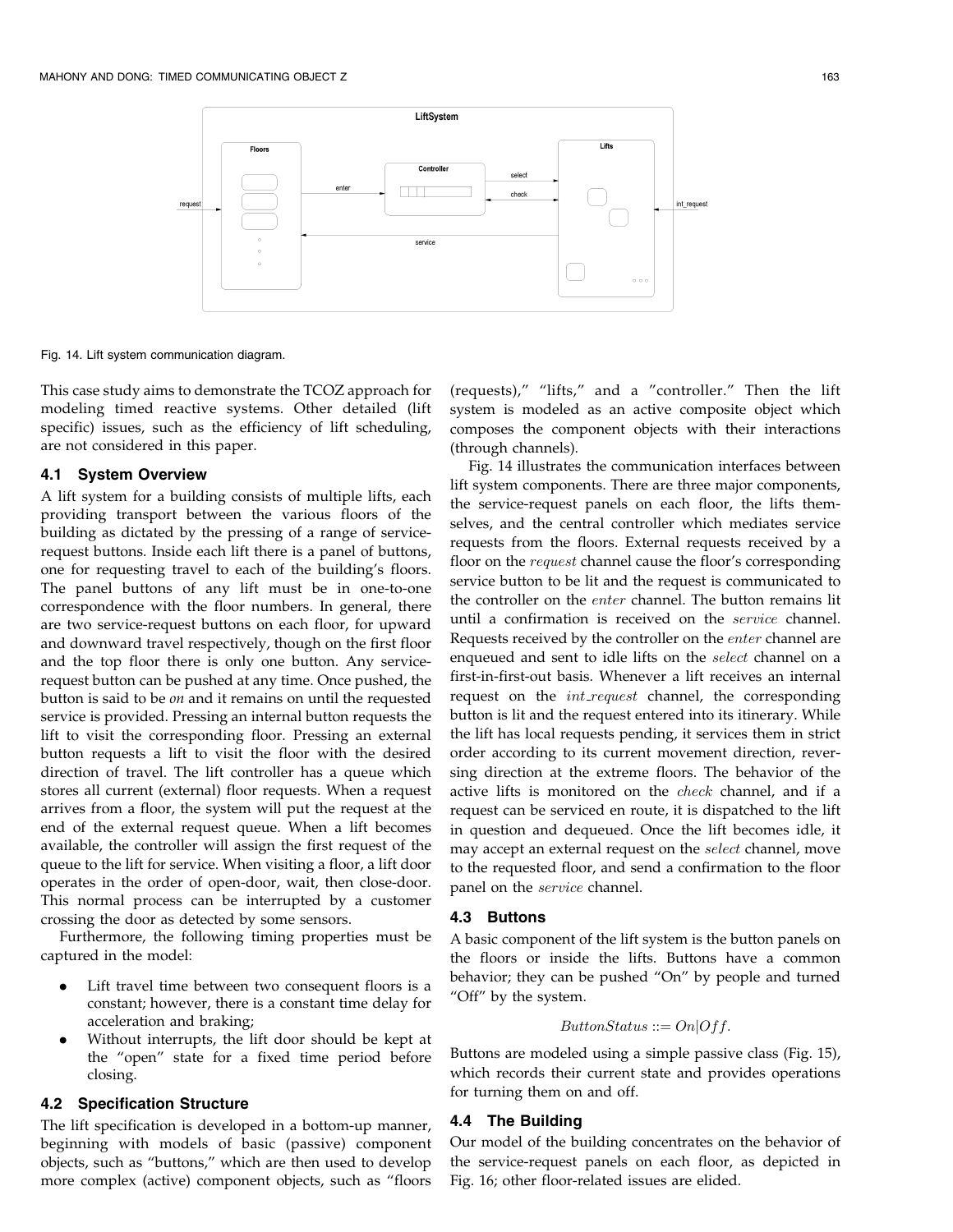



## 4.4.1 Floor Panels

Floors may be divided into two classes, those from which it is possible to travel upward and those from which it is possible to travel downward.

#### $MoveDir ::= Up|Down.$

The  $Top Floor$  (Fig. 17) is a floor from which only downward travel is possible, and the BottomFloor (Fig. 18) is a floor from which only upward travel is possible.

A MiddleFloor is a floor from which both upward and downward travel is possible. Object Z's class inheritance features are used to allow both upward and downward travel for the *MiddleFloor* class (Fig 19).

Inheritance provides a subclassing mechanism for specification reuse (not a true subtyping mechanism). When a new active class is derived from an existing active class, the objects of the new class often have different behavior to the objects of the existing class. As a consequence, the MAIN process must always be redefined explicitly.

The subscript " $_{\sim}$ " (object containment <sup>7</sup> [13]) indicates that the button objects are contained in their corresponding floor object.

As a floor can be either top-floor, bottom-floor, or middle-floor, the general type of a floor is defined as a class-union [11].

#### 4.4.2 The Building

The building is modeled as an aggregate of active floor objects (Fig. 20). Individual floors do not communicate with each other, but rather with the central controller and with the lifts. Thus, the MAIN processes of the individual floor objects are combined using asynchronous composition,  $\Box$ .

## 4.5 Lifts

A lift consists of four parts, as depicted in Fig. 21, a door for allowing access to and from the lift, a shaft for transporting the lift, an internal queue for determining the lift itinerary, and a controller for coordinating the behavior of the other components. This division structures the specification in such a way as to limit the complexity of the individual components and to highlight the potential for concurrency.

## 4.5.1 Lift Door Control

The lift door controller is treated as a separate class so as to ensure a clear description of its timing and safety properties. Under this limited aim, the class may be described entirely within the Timed CSP idiom.

The controller interfaces on a channel servo with a servomechanism that activates the door to open or close and on a channel sensor to determine when the door is open, closed, or blocked from closing. The messages that may be set on these channels are then

$$
DoorMessage ::= ToOpen | Opened |
$$

$$
ToClose | Closed | InterruptedException
$$

The timing property of the door is that once it is open, it must remain open for time period

$$
|\ \ t_o : {\rm T} \qquad \qquad \text{open time}
$$

before closing. The safety property is that if the closing of the door is blocked (as indicated by receipt of an *Interrupt* message) the door must be reopened.

The door cycle is initiated by receipt of an *open* signal from the lift controller and completed by sending a *close* signal. As soon as the door is open, a conf signal must be sent to the lift controller so as to indicate fulfillment of a service request (Fig. 22).

In the CycleDoor process, we make use of the CSP interrupt primitive, which allows an exception handling behavior to be triggered by the occurrence of an unusual event. The normal door cycle follows the order of opendoor, wait  $t_o$ , then close-door. This normal cycle can be interrupted and restarted by the event which detects a message Interrupt from the channel sensor. This message acts as an interrupt on the normal cycle and control is returned to the start of the normal cycle.

## 4.5.2 Moving the Lift

The essentially analog nature of the movement of the lift presents something of a modeling problem. The technique used throughout this specification has been to abstract realworld interactions as CSP events (e.g., the request and int request) channels, but the movement betweens floors is by its nature a time-consuming process. We thus adopt the common technique of delimiting the period of movement by start and finish events. The start event of the movement process is a communication to the lift-shaft apparatus of the number of floors to be moved. The finish event is a communication from the lift-shaft apparatus that the lift has

<sup>7.</sup> Object containment ensures that no object directly or indirectly contains itself; and no object is directly contained in two distinct objects. For a detailed discussion, see [13].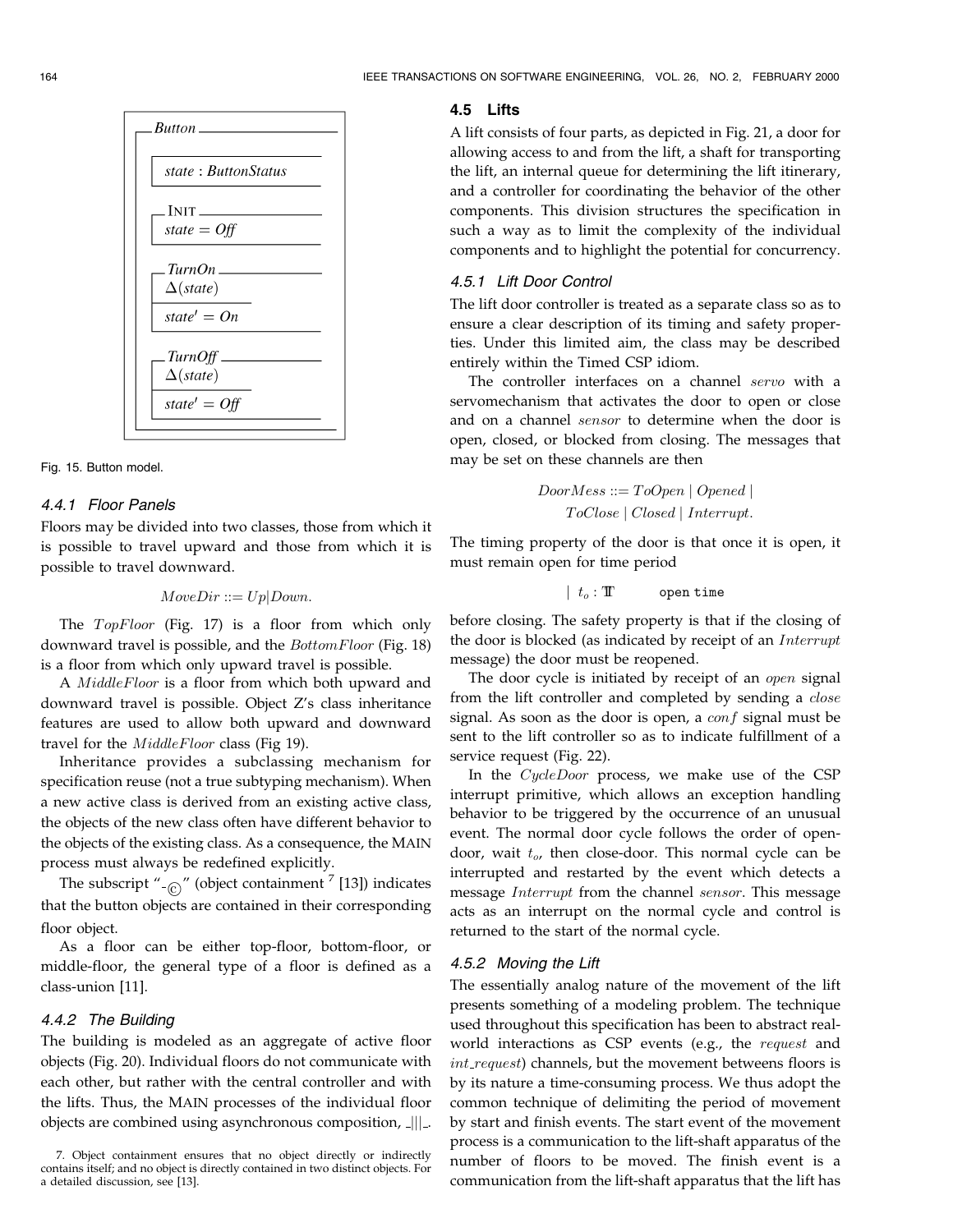

Fig. 16. External service request panels.

arrived at the destination floor. The timing properties of lift movement are described by two time constants:

. maximum time to move one floor Up or Down

 $\vert \bar{t} : \mathbf{T}$ 

. acceleration and braking delay

| delay :  $\mathbb{T}$ 



The maximum time to pass from one floor to another is  $\bar{t}$  for each floor travelled plus a delay of delay caused by initial acceleration and final braking of the lift. The shaft model is captured in Fig. 23.

Such event-based models are highly abstract and perhaps are less satisfying when applied to the complex process of moving the lift than when applied to the more event-like process of pressing a button. However, the channel-based interfaces of TCOZ processes mean that such models must be used. In their favor, it must be pointed out that from the point of view of the lift controller the

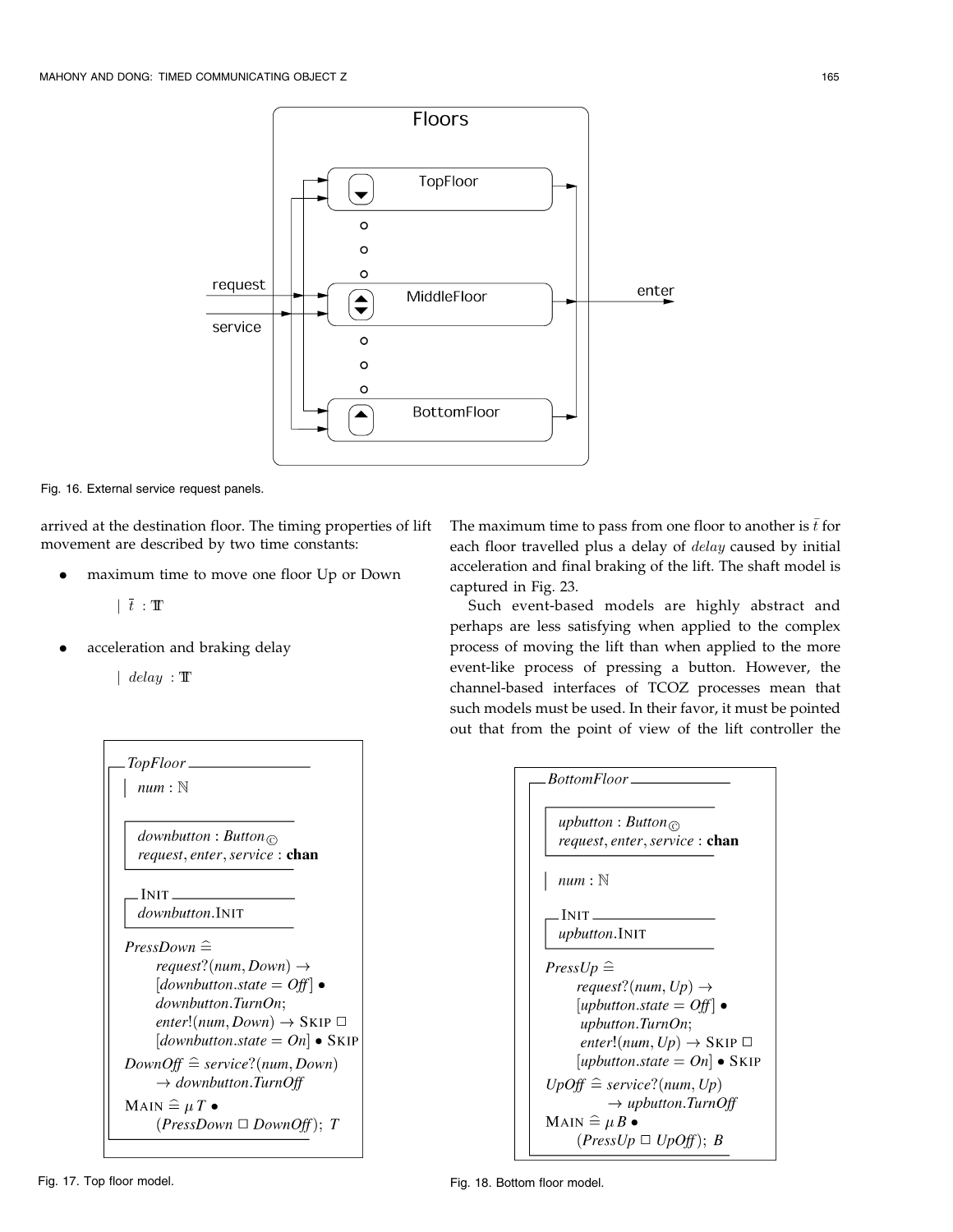| MiddleFloor                                                          |
|----------------------------------------------------------------------|
| TopFloor, BottomFloor                                                |
| $down button \neq up button$                                         |
| $\text{MAIN} \mathrel{\hat{=}} \mu M$ $\bullet$<br>$(PressDown \Box$ |
| $DownOff \square$                                                    |
| $PressUp \square UpOff); M$                                          |

Fig. 19. Middle floor model.

matters of essential interest are precisely when the movement commences and when it finishes.

#### 4.5.3 Lift Itinerary

The itinerary of the lift is determined by the requests made by passengers using the internal floor-request panel and those dispatched from the central control. For the purposes of limiting design complexity, a separate class is defined to determine the lift's internal service itinerary.

This internal queue makes use of a *panel* of buttons to communicate with passengers and to maintain a record of the floor-requests pending (Fig. 24). A dependent (secondary) variable *irs* records the set of destinations that have been selected by the passengers at any given time. This set may in turn be split into those destinations above a given floor, ups, and those below, dns. Floor services are requested on the *int\_request* channel and confirmed on the *int\_serv* channel. Scheduling services are requested by passing the current floor  $fl$ ? and movement direction  $md$ ? on the *int\_sched* channel.

The operations of the controller are turning the panel buttons on and off, in response to service requests and confirmations, and determining the next destination for the lift itinerary. The next destination is the first requested destination in the current direction of movement, reversing at either extremity of movement. A scheduling request is only serviced if there are pending floor-service requests.

#### 4.5.4 Lift Controller

 $\begin{array}{c} \begin{array}{c} \begin{array}{c} \begin{array}{c} \end{array}\\ \end{array} \end{array} \end{array} \end{array}$ 

The lift controller keeps record of the current floor and movement direction and provides the interface between the lift environment and the other lift components. The lift controller exhibits three modes of behavior. It is modeled in Fig. 25.

The lift begins at rest awaiting either a passenger destination request or a dispatch from the central controller. Any passengers inside the lift are given a period of time

```
t_p: {\bf T}[wait for passenger input].
```
to make an internal request before the lift accepts any external requests.

The controller determines that an internal request is pending through the willingness of the internal queue to perform a scheduling transaction. Once the queue has



Fig. 20. Building model.

indicated the next destination, the central controller is checked to see if there is an external request from an intermediate floor. If so, the lift services the external request first. If not, it services the internal request: the new direction is calculated and set; the lift is moved to the new floor and the door is opened; the internal queue and the central controller are notified; and then, once the door is closed, control is returned to the rest mode.

If, after waiting  $t_p$ , an external request becomes available before any internal request: the new move direction is set; the lift is moved to the new floor and the door is opened; the floor service-request panel is notified; and then, once the door is closed, control is returned to the rest mode (Fig. 26).

#### 4.5.5 The Bank of Lifts

Each lift consists of a door, a shaft, and a controller (Fig. 26).

The collection of all the lifts (Fig. 27) in the system is modeled as an aggregate of the individual lifts acting autonomously.

## 4.6 The Central Controller

The responsibility of the central controller is to dispatch floor requests to idle lifts (modeled in Fig. 28). It consists of a request queue with channels that connect the floors and the lifts. The network topology is described graphically in Fig. 14.

The controller receives requests from the floors and enters them into the reqQ queue (Join operation). In the ordinary case, these requests are dispatched in first-in-firstout manner (Dispatch operation) as idle lifts become available, but if in the course of servicing internal requests a lift can visit a floor while moving in the floor required direction, the request is removed from the queue (CheckServ operation).

#### 4.7 The Lift System

The lift system consists of the floors of the building, the bank of lifts, and the central controller. The number of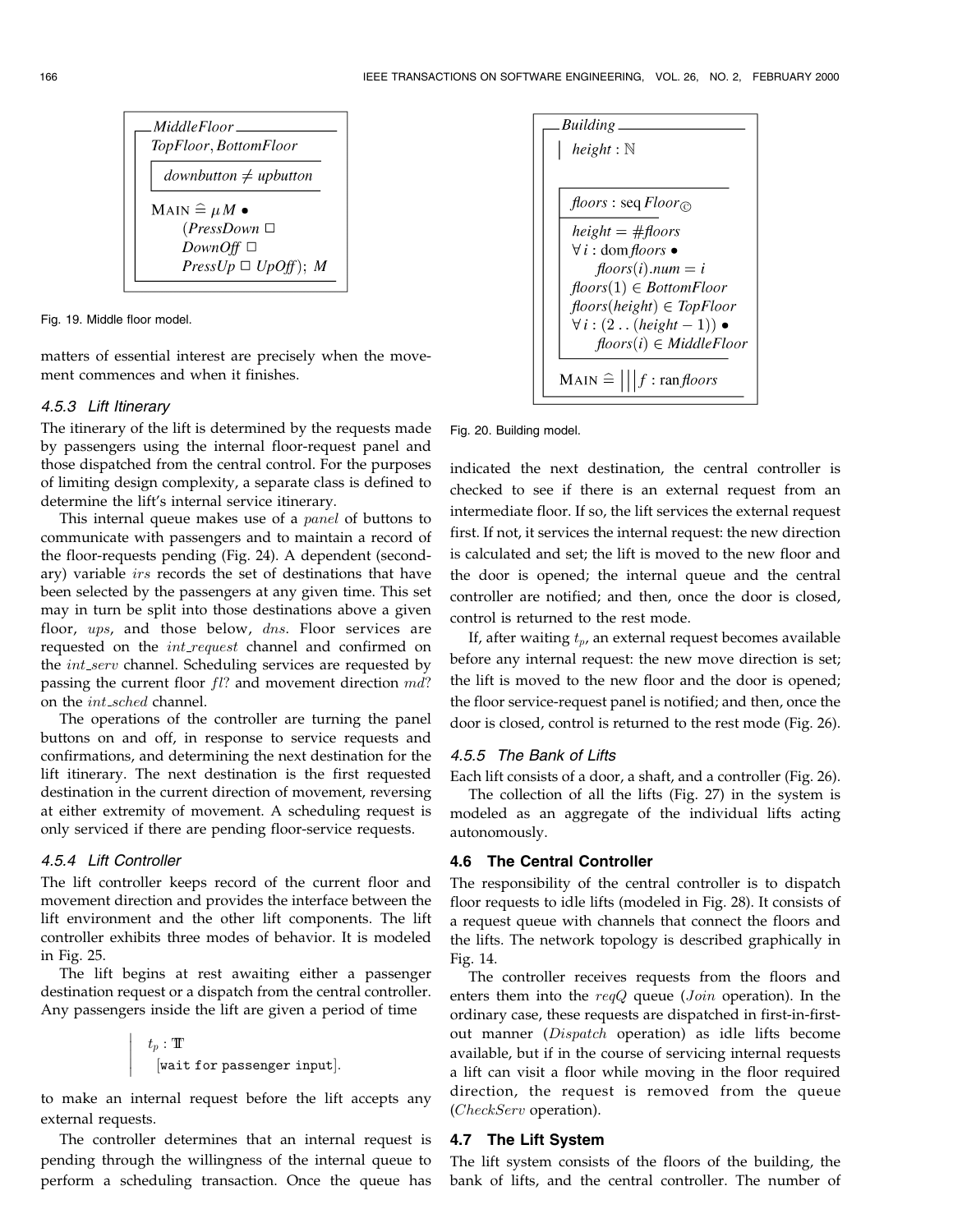

Fig. 21. Internal lift communication diagram.

floor-service buttons in each lift must be exactly the number of floors in the building. It is modeled in Fig. 29.

The lift system behavior MAIN describes the communication channels between the independent concurrently executing system components: the lifts, the floors, and the controller. The floors communicate service requests to the controller through the *enter* channel, the controller dispatches these requests to the lifts through the select and check channels, and the lifts indicate successful servicing of requests to the floors through the service channel.

#### 4.8 Discussion

The application of TCOZ to the multilift system has been convincingly successful, despite the relatively modest

| open, conf, close: <b>chan</b>                 |
|------------------------------------------------|
| servo, sensor : <b>chan</b>                    |
|                                                |
| $OpenDoor \cong$                               |
| $servo!(self, ToOpen) \rightarrow$             |
| sensor?(self, Opened) $\rightarrow$ SKIP       |
| $CloseDoor \cong$                              |
| $servo!(self, ToClose) \rightarrow$            |
| sensor?(self, Closed) $\rightarrow$ SKIP       |
| $C$ vcle $Door \cong$                          |
| <i>OpenDoor</i> ; <i>conf</i> $\rightarrow$    |
| $(\mu\,CD\bullet\,{\rm WAIT}\,t_o;\;CloseDoor$ |
| $\nabla$ (sensor?(self, Interrupt)             |
| $\rightarrow$ OpenDoor; CD)                    |
| $MAIN \cong \mu D \bullet open \rightarrow$    |
| $CycleDoor$ ; close $\rightarrow D$            |

real-time aspects of the specification. The powerful combination of object-oriented structuring, data modeling, and process modeling features available in TCOZ has allowed the clean presentation of an ambitiously detailed (when compared to versions described in other languages) treatment of the multilift system. This strongly supports our claims that TCOZ represents a highly scalable and reusable method for describing real-time and concurrent systems. As an example, consider modifying the specification so as to allow "opportunistic" servicing of requests entered after a lift starts moving. The modular nature of the specification immediately draws attention to the *Shaft* class which controls the movement of the lift between floors. The interface of this class needs to be expanded to include events to indicate the lift is approaching the next floor and to stop the lift at the next floor. Armed with these additional controls, the *LiftControl* class can easily be modified to react opportunistically to new service requests.

One surprise in the development of the TCOZ lift was the degree to which the process model idiom came to dominate. The starting point of the development had been a data-oriented standard Object Z specification [15]. Rather than being a simple matter of adding real-time and concurrent features to the existing specification, it soon became clear that much of its "data" was in fact being used

| Shaft                                                                     |
|---------------------------------------------------------------------------|
| move, arrive: chan                                                        |
| $MAIN \hat{=} \mu S \bullet$                                              |
| $[n \neq 0] \bullet move?n \rightarrow$                                   |
| $[0 < \delta \leq  n  * \overline{t} + delay];$<br>arrive $\rightarrow$ S |
|                                                                           |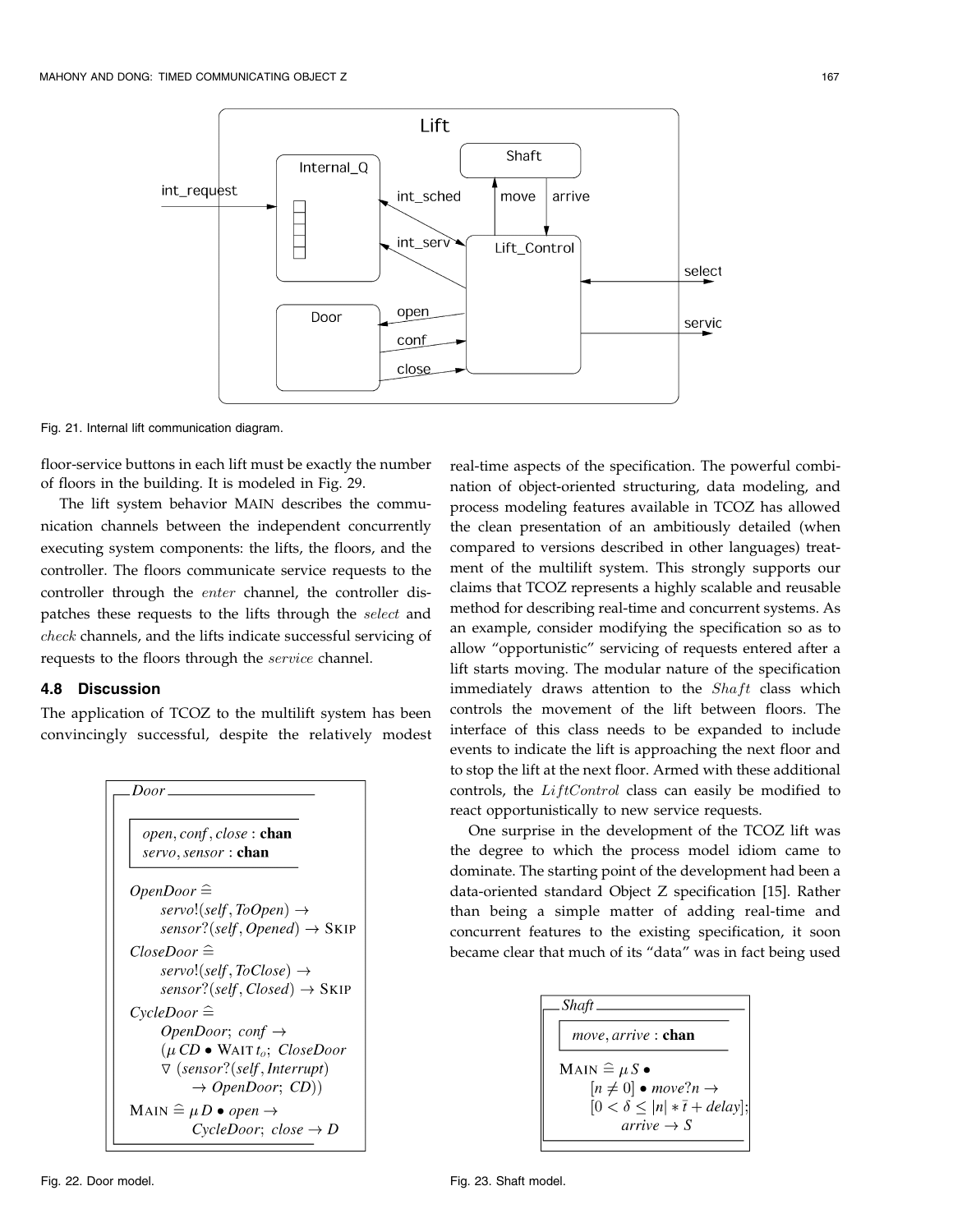| Internal_ $Q$ ___                                                                                                                       |                                                                                               |  |  |  |
|-----------------------------------------------------------------------------------------------------------------------------------------|-----------------------------------------------------------------------------------------------|--|--|--|
| $height: \mathbb{N}$                                                                                                                    |                                                                                               |  |  |  |
|                                                                                                                                         |                                                                                               |  |  |  |
| <i>panel</i> : seq <i>Button</i> $\odot$                                                                                                |                                                                                               |  |  |  |
| int_request, int_sched, int_serv: <b>chan</b>                                                                                           |                                                                                               |  |  |  |
| Δ<br>irs : $\mathbb{F} \mathbb{N}$                                                                                                      |                                                                                               |  |  |  |
| $ups, dns : \mathbb{N} \to \mathbb{F} \mathbb{N}$                                                                                       |                                                                                               |  |  |  |
| height = #panel $\wedge$ irs = {f : dom panel   panel(f).state = On}                                                                    |                                                                                               |  |  |  |
| $ups = \lambda f$ : dom panel $\bullet \{n : irs \mid n \geq f\}$                                                                       |                                                                                               |  |  |  |
| $Ans = \lambda f$ : dom panel $\bullet \{n : irs \mid n \leq f\}$                                                                       |                                                                                               |  |  |  |
| $. NextUp \_\_$                                                                                                                         | NextDown                                                                                      |  |  |  |
| $f$ ?, dest! : dom panel                                                                                                                | $f$ ?, dest! : dom panel                                                                      |  |  |  |
| $(ups(\hat{\theta})) \neq \emptyset$                                                                                                    | $(dns(f!) \neq \emptyset)$                                                                    |  |  |  |
| $dest! = minups(f!?)$                                                                                                                   | $dest! = max \, dns(f!))$                                                                     |  |  |  |
| $(\textit{ups}(f\mathcal{X})) = \varnothing \wedge \textit{dns}(f\mathcal{X}) \neq \varnothing \wedge$                                  | V<br>$(dns(f!) = \varnothing \wedge ups(f!) \neq \varnothing \wedge$                          |  |  |  |
| $dest! = max \, dns(f!))$                                                                                                               | $dest! = minups(f!?)$                                                                         |  |  |  |
|                                                                                                                                         |                                                                                               |  |  |  |
| $Next \cong$<br>$\lceil md? : MoveDirection \mid md? = Up \rceil \wedge NextUp \vee$                                                    |                                                                                               |  |  |  |
| $[md]: MoveDirection   md? = Down] \wedge NextDown$                                                                                     |                                                                                               |  |  |  |
| $\text{MAIN} \mathrel{\hat{=}} \mu \textit{IQ} \bullet$                                                                                 |                                                                                               |  |  |  |
|                                                                                                                                         | $[f]$ : dom panel $\bullet$ int_request?(self, fl) $\rightarrow$ panel(fl). TurnOn; IQ $\Box$ |  |  |  |
| $[ft:dom panel] \bullet int\_serv? ft \rightarrow panel (ft). TurnOff; IQ \square$                                                      |                                                                                               |  |  |  |
| $[ft:dom panel; md? : MoveDirection   irs \neq \emptyset]$<br>$int\_sched?(f1, md) \rightarrow Next$ ; $int\_sched!dest \rightarrow IQ$ |                                                                                               |  |  |  |
|                                                                                                                                         |                                                                                               |  |  |  |

Fig. 24. Internal queue model.

to represent "process" behavior which could be more elegantly represented using the CSP process modeling features of TCOZ. The final approach adopted was to model the system primarily as a network of communicating processes and to make use of Object Z's data modeling features to simplify and structure the specification by abstracting away from algorithmic specifics and reusing common data components such as buttons.

A perceived weakness of the TCOZ approach was identified in its handling of the interface between TCOZ processes and the real world. Although the abstraction of button presses as communications on external channels is reasonably acceptable, the inability to describe ªcontinuouslyº changing aspects of the system such as ªlift position" is particularly disturbing. While modeling the moving process by start and finish events provides an adequate interface to the TCOZ specification, it goes no way at all toward ensuring that lift shaft satisfies our informal intuitions as to its behavior. The specification is thus, strictly speaking, not of a system for moving people

between floors of a building, but a description of a method of controlling such a system in a satisfactory manner.

One advantage of choosing the lift system to exercise the TCOZ language is the availability of existing lift specifications in both CSP [47] and Object Z [15]. Apart from the ability of TCOZ to describe timing aspects not addressed by either of these specifications, such as the correct behavior of the door opening cycle, TCOZ represents an improvement in expressibility, modularity, and reusability over both existing specifications.

The CSP "lift" model [47] is similar in spirit to the TCOZ lift presented here, except that it does not consider the door cycle nor the movement of the lift. However, in contrast to the highly modular approach of the TCOZ specification, the CSP version is forced to adopt a quite flat structure, because the only structuring facility available is the process definition. The channel interface declarations and the network topology operator provide valuable information to the reader of the TCOZ specification regarding the source and destination of communications, which is not available to the reader of the CSP specification. Although some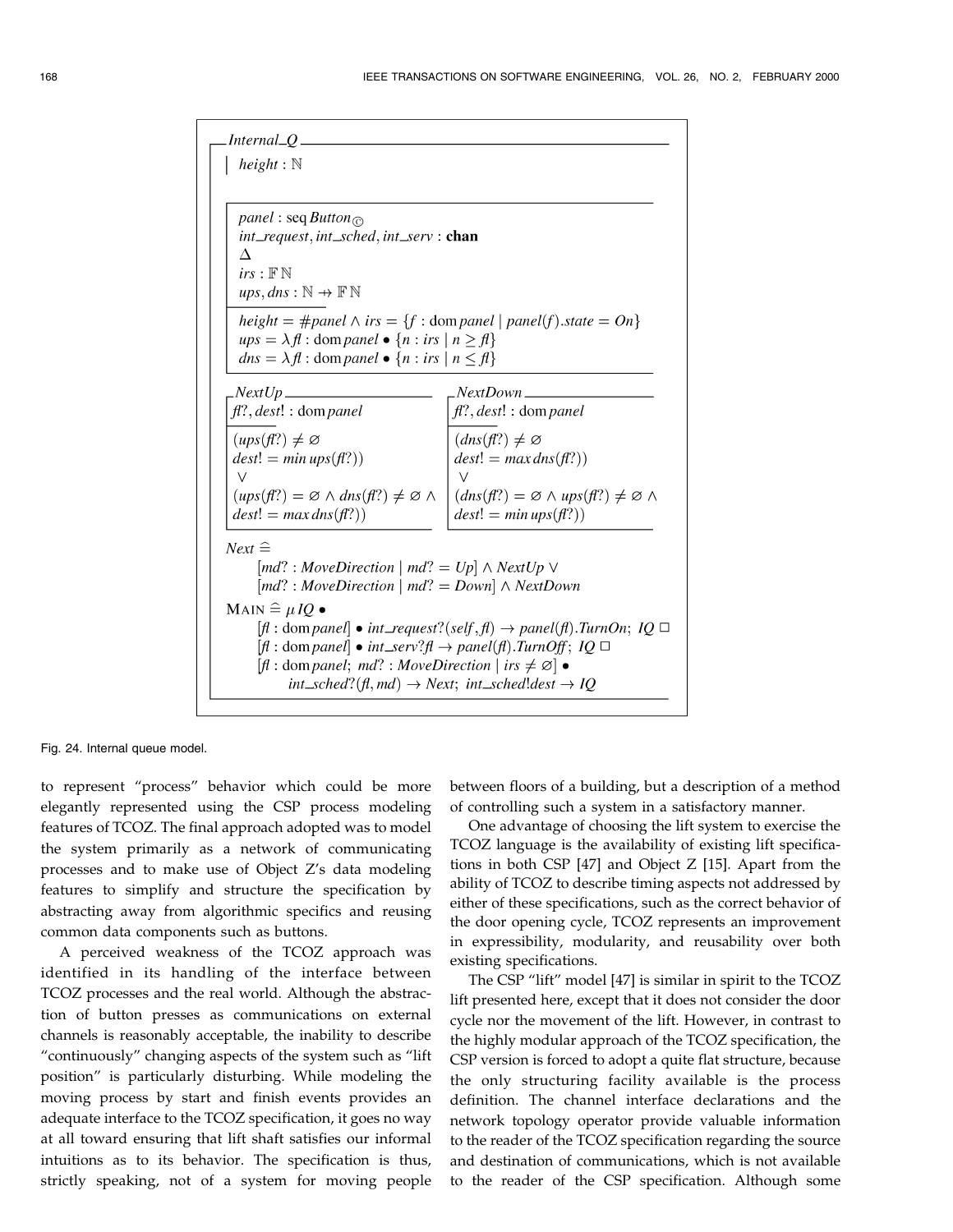

#### Fig. 25. Individual lift controller.

attempt is made to structure the CSP specification document through the use of section headings to distinguish system components, the essentially global nature of all process definitions and communication channels makes it difficult to comprehend individual process definitions without extensive reference to the rest of the specification. The standard CSP synchronization operator  $(|z|)$  is a particular point of weakness, as it offers no visual feedback as to the interface between network components. The use of the network topology operator (and associated diagrams) is a particular strength of the TCOZ specification.

The weaknesses in CSP's treatment of data and algorithms not only adds syntactic clutter to the CSP lift, but also appears to influence the structure of the specification. In particular, the difficulty in abstracting various calculations away from the specific direction of travel results in a "split" specification, with many features being repeated for both the "up" and "down" directions of travel. For example, the specification of a single lift (see p. 26 of [47]) includes subprocesses  $Lift(f, up)$  and  $Lift(f, down)$ , which differ primarily in the method of calculating the next floor on the itinerary. In contrast, the TCOZ version abstracts this calculation into the  $Next$  operation of the Internal  $Q$  class, allowing the description of the lift's gross behavior to be

independent of the direction of travel, even despite using a more complex method of determining the itinerary. Although a specification of this form is possible in CSP, the lack of strong, modular data modeling facilities acts as a strong disincentive to this form of abstraction.

The Object Z "lift" model [15] provided a structured and reusable model and was able to describe the sequence of state changes of the overall lift system. However, Object Z's process semantics forces the specification to include extra data for describing process state and all system components to be viewed passively (except the lift system class), which leads to a complex, centralized control-model. The lift components, such as the shaft and the door, were abstractively modeled as internal state components (rather than component objects) of the lift. The system class  $LiftSystem$  (pp. 146-147 of [15]) became very complex (and lengthy) because the global ordering of synchronizations between lifts, floor requests, and request queue must be explicitly determined. In the TCOZ model, only the local ordering of these events need be specified, the global ordering is implicit in the CSP event synchronization model. In addition, the TCOZ model gives the freedom of viewing the lift system components as active entities allowing a more natural, modular, and reusable description of the lift system.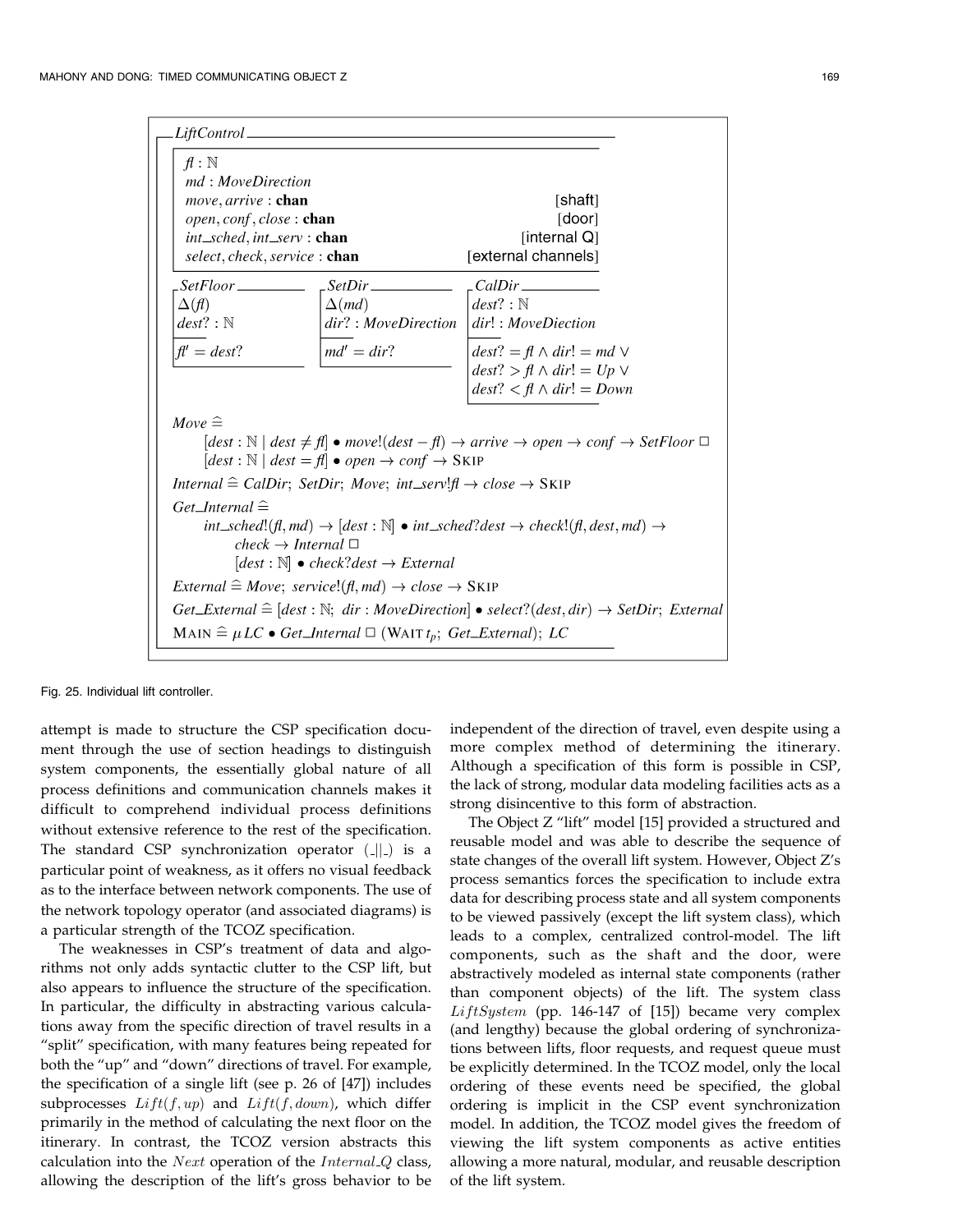

Lifts. lifts:  $\mathbb{P}$  Lift<sub> $\odot$ </sub>  $MAIN \hat{=}$  $l:$  lifts



helped shape the development of Object Z's behavioral semantics. Perhaps the most mature formalism based on this duality is Butler's [6] blending of CSP with Back's and von Smith's Action Systems [3]. An important lesson from this work is the need to distinguish strongly between the notions of guard and precondition in the state-transition view. The failure to do so in Object Z has made it impossible to reconcile the usual Z precondition refinement techniques with the default behavioral semantics. The adoption of a distinct notion of state guards in TCOZ makes possible a

| Controller.                                                                                                                                                                                 |  |
|---------------------------------------------------------------------------------------------------------------------------------------------------------------------------------------------|--|
| .Init                                                                                                                                                                                       |  |
| $reqQ = \langle \rangle$<br>$reqQ : seq(N \times MoveDirection)$                                                                                                                            |  |
| enter, select, check, service : chan                                                                                                                                                        |  |
| Δ                                                                                                                                                                                           |  |
| $req : \mathbb{N} \leftrightarrow MoveDirection$                                                                                                                                            |  |
| $ups, dns : \mathbb{N} \times \mathbb{N} \to \mathbb{P} \mathbb{N}$                                                                                                                         |  |
| $req = \text{ran } \text{reqQ} \land \forall f_1, f_2 : \mathbb{N}$<br>$ups(f_1, f_2) = \{f : \mathbb{N} \mid f \text{ reg } Up \land f_1 \le f \le f2\}$                                   |  |
| $Ans(f_1, f_2) = \{f : \mathbb{N} \mid f \overline{req} \ Down \land f_1 \leq f \leq f2\}$                                                                                                  |  |
|                                                                                                                                                                                             |  |
| Find.<br>$Join_{-}$                                                                                                                                                                         |  |
| $f1^2, d? : \mathbb{N}$<br>$\Delta (reqQ)$                                                                                                                                                  |  |
| md?: MoveDirection<br>$req? : (\mathbb{N} \times MoveDirection)$                                                                                                                            |  |
| $dest! : \mathbb{N}$<br>on enter                                                                                                                                                            |  |
| $suc! : \mathbb{B}$                                                                                                                                                                         |  |
| $reqQ' = reqQ \cap \langle req? \rangle$<br>$md? = Up \wedge suc! = (ups(f? , d?) \neq \emptyset) \wedge$                                                                                   |  |
| Remove.<br>$suc! \Rightarrow dest! = minups(\hat{\pi}^2, d^2)$                                                                                                                              |  |
| $\Delta (reqQ)$<br>$\vee$                                                                                                                                                                   |  |
| $(dest?, md?): \mathbb{N} \times MoveDirection$<br>$md? = Down \wedge$                                                                                                                      |  |
| $suc! = (Ans(\hat{\mu}), d?) \neq \emptyset) \wedge$<br>$reqQ' = squash($                                                                                                                   |  |
| $suc! \Rightarrow dest! = min\,(n?, d?)$<br>$reqQ \triangleright \{(dest?, md?)\})$                                                                                                         |  |
| $Dispatch \cong$<br>$[(dest, md) : \mathbb{N} \times MoveDirection \mid reqQ \neq \langle \rangle \wedge (dest, md) = head \, reqQ] \bullet$<br>$select!(dest, md) \rightarrow Remove$      |  |
| $Check Serv \cong$                                                                                                                                                                          |  |
| $[f, d : \mathbb{N}; \text{md} : MoveDirection] \bullet check?(f, d, md) \rightarrow Find;$<br>$[suc] \bullet check!dest \rightarrow Remove \Box [\neg suc] \bullet check \rightarrow SkIP$ |  |
| MAIN $\widehat{=}\mu C \bullet (Join \Box Dispatch \Box Check Serv); C$                                                                                                                     |  |

Fig. 26. Shaft model.

## 5 RELATED WORK

The basis for the successful blending of the Timed CSP and Object Z notations is the duality between state transition semantics and event semantics. This has long been recognized [28], [34], [4], [6], and has undoubtedly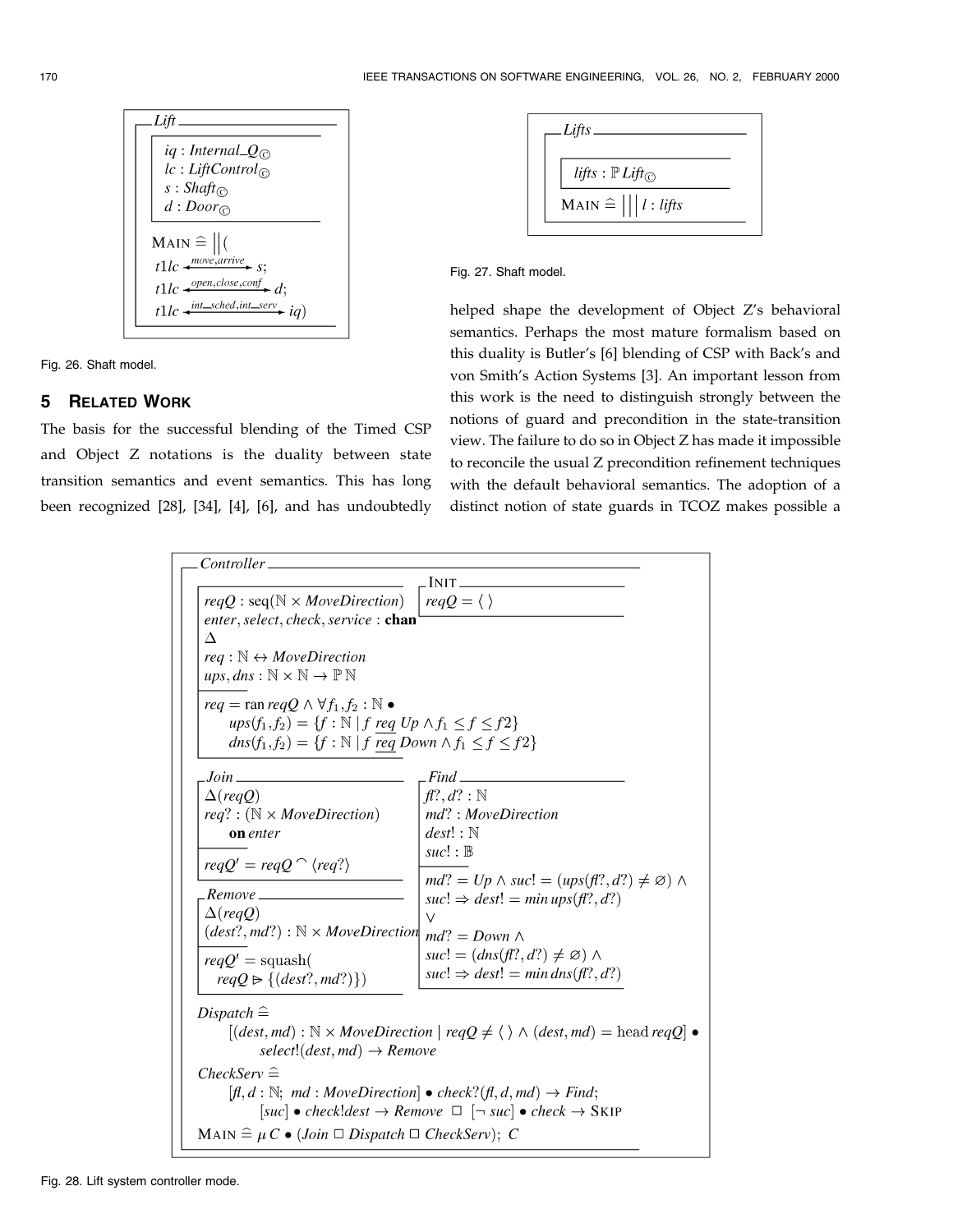|                                 | bd: Building       |                             |
|---------------------------------|--------------------|-----------------------------|
| ls: Lifts                       |                    |                             |
|                                 | contr : Controller |                             |
| $\forall l:$ is lifts $\bullet$ |                    |                             |
|                                 |                    | $l.iq. height = bd. height$ |

Fig. 29. Final lift system model.

full blending of the Z-style algorithm and the CSP-style process refinement.

The notion of blending the untimed CSP and Object Z has been proposed independently by Fischer [21] and Smith [51]. Both take the approach of identifying the notion of channel with that of operation and operation invocations with atomic communications of both inputs and outputs. The latter prevents the modeling of timing and concurrency at the operation level and complicates the CSP semantics through the mixing of elements of external (inputs) and internal (outputs) choice in a single event. The former is undesirable from a theoretical standpoint, because it confuses communications interfaces which are essentially process-related attributes with algorithmic structures which are essentially data related attributes. An object's communications interface should be determined by high-level considerations of the overall system structure, while the operational interface should be determined by consideration of the internal data structures. The purpose of the class envelope is to resolve such tensions locally, not to propagate them up and down the design hierarchy. The practical consequences of the identification of channel and operation is the promotion of both high degrees of coupling between classes and unnatural class structures. Neither formalism makes a thorough distinction between preconditions, guards, and operations, and consequently, refinement issues are complicated in both. Smith adopts a semantics which is unable to model process divergence, and as a consequence, must identify preconditions with guards, making process and precondition refinement incompatible. The semantics adopted by Fischer does allow a distinction between guards and preconditions, but guards are tightly coupled with operations so that the same operation may not be used in differing circumstances as is the Remove operation in the Controller class. Moreover, a convention is introduced whereby when an operation guard is not explicitly defined, the precondition is used by default, thus complicating both the understanding of the process behavior and the refinement of the operation. Issues, such

as real-time and the distinction between active and passive objects, are not addressed by either formalism.

More generally, the need for specification notations capable of addressing both data/algorithmic issues and process control issues is widely recognized. Several notations now exist aimed at bridging this divide. These fall essentially into two classes: those that adopt a process-algebra/event-based style (LOTOS [32], ESTEREL [5], RAISE [25]) and those that adopt a transition system style (UNITY [7], Action Systems [3], TLA [35]). We consider two real-time specific languages, E-LOTOS [31] and ASTRAL [8], as being representative of their respective classes and having similar aims to TCOZ.

The LOTOS specification language [32] is very similar in approach to TCOZ, blending CSP-like process primitives with a declarative-style data-specification language. E-LOTOS [31] is a recently developed real-time extension to LOTOS. The process and real-time primitives of E-LOTOS are influenced by Timed-CSP, therefore these aspects of E-LOTOS are similar to TCOZ. The major differences lie in the data-modeling and structuring aspects of the two formalisms. The data modeling language of E-LOTOS is an algebraic/functional hybrid, while TCOZ is model-based. The module construct of E-LOTOS is similar to the class construct of TCOZ in that it can encapsulate states and operations. Modules can be reused via the imports mechanism, which is similar to the class inheritance. However, E-LOTOS modules cannot be instantiated as a type, while TCOZ classes can. Therefore, the notions of object and composition of objects (aggregation) are missing from E-LOTOS. In TCOZ, this adds another dimension of potential for reuse of specifications. E-LOTOS's subtyping is a simple record-type extension mechanism which is less powerful than the TCOZ's polymorphic typing (inheritance hierarchy and class union).

ASTRAL is developed based on the ideas of RT-ASLAN [2] and TRIO [26]. ASTRAL also has a module construct that encapsulates the variables and transactions. The ASTRAL module has the two dimensions of reuse, importing and type instantiation. Therefore, the ASTRAL module is very close to the TCOZ class construct except that the names of instances of a module are modeled explicitly, while the object identity is implicitly included in the TCOZ class semantics (a class is a collection of object identities). In ASTRAL, object composition is generally modeled by the (programming-language-flavored) list type construct, array ...of.... In TCOZ, object composition may have various (mathematics-flavored) abstract forms, i.e., collections "P..." and list "seq...". The timing aspects are similar to the TLA approach [1] and the Timed Object Z approach [11]. That is, a global clock  $NOW$  is introduced and system environments are modeled explicitly. Therefore, sequential real-time systems can be captured well by ASTRAL, while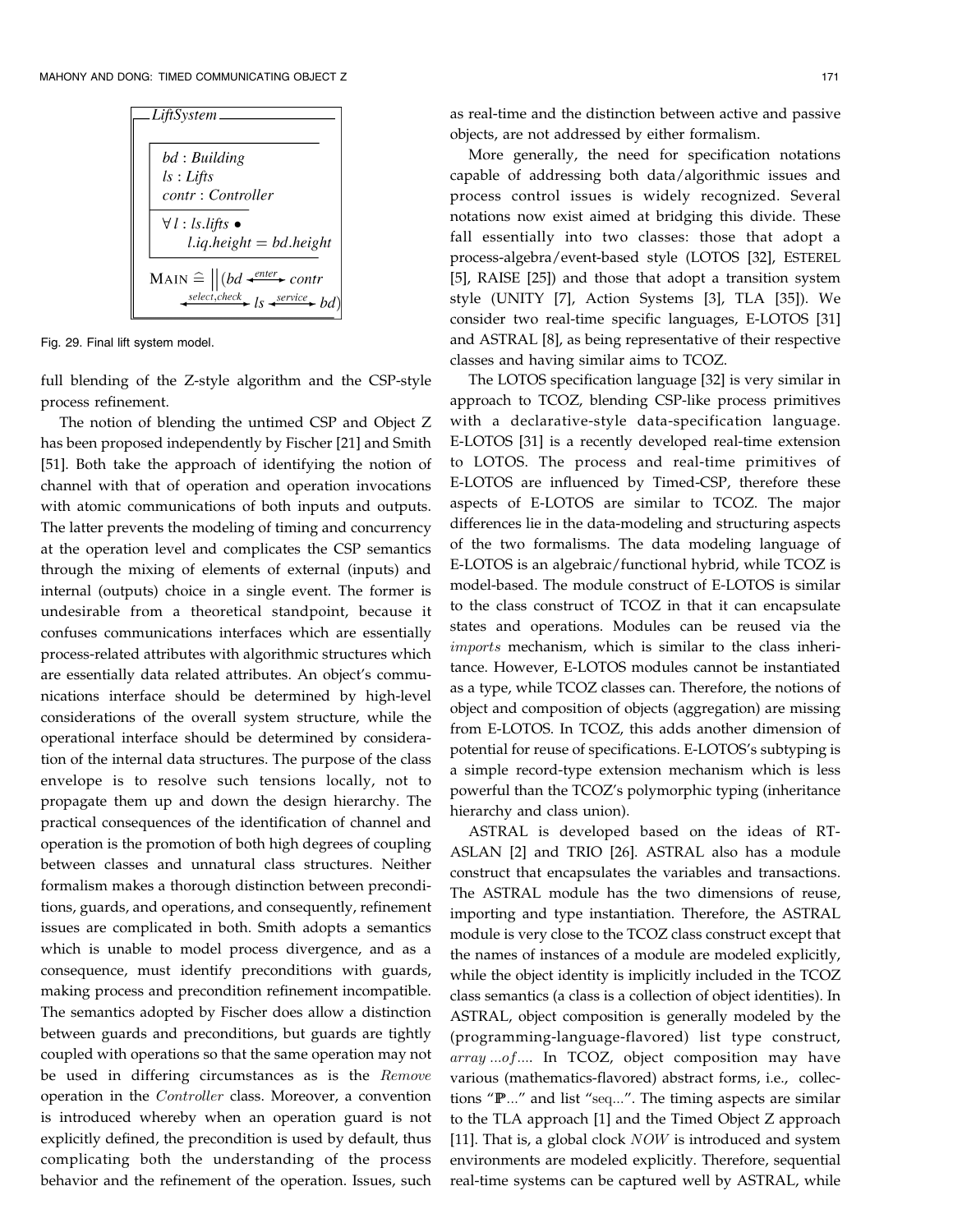truly concurrent active systems are difficult to describe in ASTRAL.

#### 6 CONCLUSIONS AND FURTHER WORK

Timed CSP and Object Z complement each other not only in their expressive capabilities, but also in their underlying semantics. In addition, the object-oriented flavor of Object Z provides an ideal foundation for promoting modularity and separation of concerns in system design. The combination of the two, TCOZ, treats data and algorithmic concerns in the Object Z style and treats process control, timing, and communication concerns in the CSP style. The notion of active and passive objects are clearly distinguished in the TCOZ model. This powerful modeling combination, TCOZ, has been successfully applied to a comprehensive case study on specifying a real-time multilift system. In comparison to the CSP model [47] and the standard Object Z model [15] of the lift system, the TCOZ model not only describes the complex system state and behavior within a cleaner and less coupled structure, but also captures the true concurrent real-time interactions between various system components of the lift system. The lift case study also provides feedback to the development of TCOZ. For example, the development of the modeling notation for complex network topologies is motivated by the lift case study. A particular weakness of the language has been identified in its ability interface with "real-world" aspects of a system. This clearly limits the applicability of the notation to the software aspects of a system. Future work will be directed toward improving its capabilities in this direction so as to integrate it into a more holistic approach to realtime and embedded systems design. One promising approach is to enhance TCOZ with features of the Timed Refinement Calculus [37], [41], which allow convincing descriptions of continuously varying real-world observables. TCOZ preserves, in a large part, both the syntax and semantics of the individual notations and hence, can potentially benefit from the large body of experience developed in the use of and tool support for the individual notations and their parents. These benefits might include: the full application of the Z schema calculus, structured design, and refinement techniques; the application of Timed CSP process equivalence and refinement techniques, especially the Timed CSP model hierarchy for moving between timed and untimed models; the extension of existing Z, Object Z, and CSP tools and model checkers. For example, we are currently planning a project to construct a parser/type-checker for TCOZ based on the Object Z parser of Johnson [33].

A separate paper details the blended state/event process model which forms the basis for the TCOZ semantics [38]. Additional planned work includes developing refinement rules for the TCOZ specification language based on existing Z and CSP refinement systems. Schneider has described a system for capturing and verifying abstract temporal requirements of Timed CSP processes [46]; it is hoped that this might also form a valuable addition to the TCOZ notation.

## **APPENDIX A**

## TCOZ CONCRETE SYNTAX

The TCOZ syntax is based on the Object-Z syntax [16], [18].

## A.1 Notation

The syntax is described in an extended BNF with the following metasymbols:

|           | produces            |
|-----------|---------------------|
|           | altnerative         |
| x         | optional $x$        |
| $\{x\}$   | zero or more $x's$  |
| $\{x\}_1$ | one or more $x's$ . |

Nonterminals ending in List have productions according to:

$$
xList ::= x\{,x\}.
$$

Nonterminal names are typically compound and abbreviated, each part commencing with an uppercase letter, e.g., OpExpDef. Abbreviations are listed below.

Terminal symbols are shown directly as they appear in TCOZ. Metasymbols are larger than terminal symbols of the same shape as seen by:

$$
::= ::= , | | , [ ] | ], \text{ and } { } \{ \} \{ \}.
$$

#### A.2 Abbreviations

The following abbreviations are used in the productions listed in Section A.3.

| Abb  | Abbreviation | Gen  | Generic   |
|------|--------------|------|-----------|
| Ax   | Axiomatic    | Inv  | Invariant |
| Bool | Boolean      | Op   | Operation |
| Chan | Channel      | Pred | Predicate |
| Dec  | Declaration  | Prim | Primary   |
| Def  | Definition   | Sec  | Secondary |
| Des  | Designator   | Sep  | Separator |
| Exp  | Expression   | Var  | Variable  |

#### A.3 Productions

The order of presentation of productions is top down with definitions for nonterminals appearing after their last application, except for recursive definitions.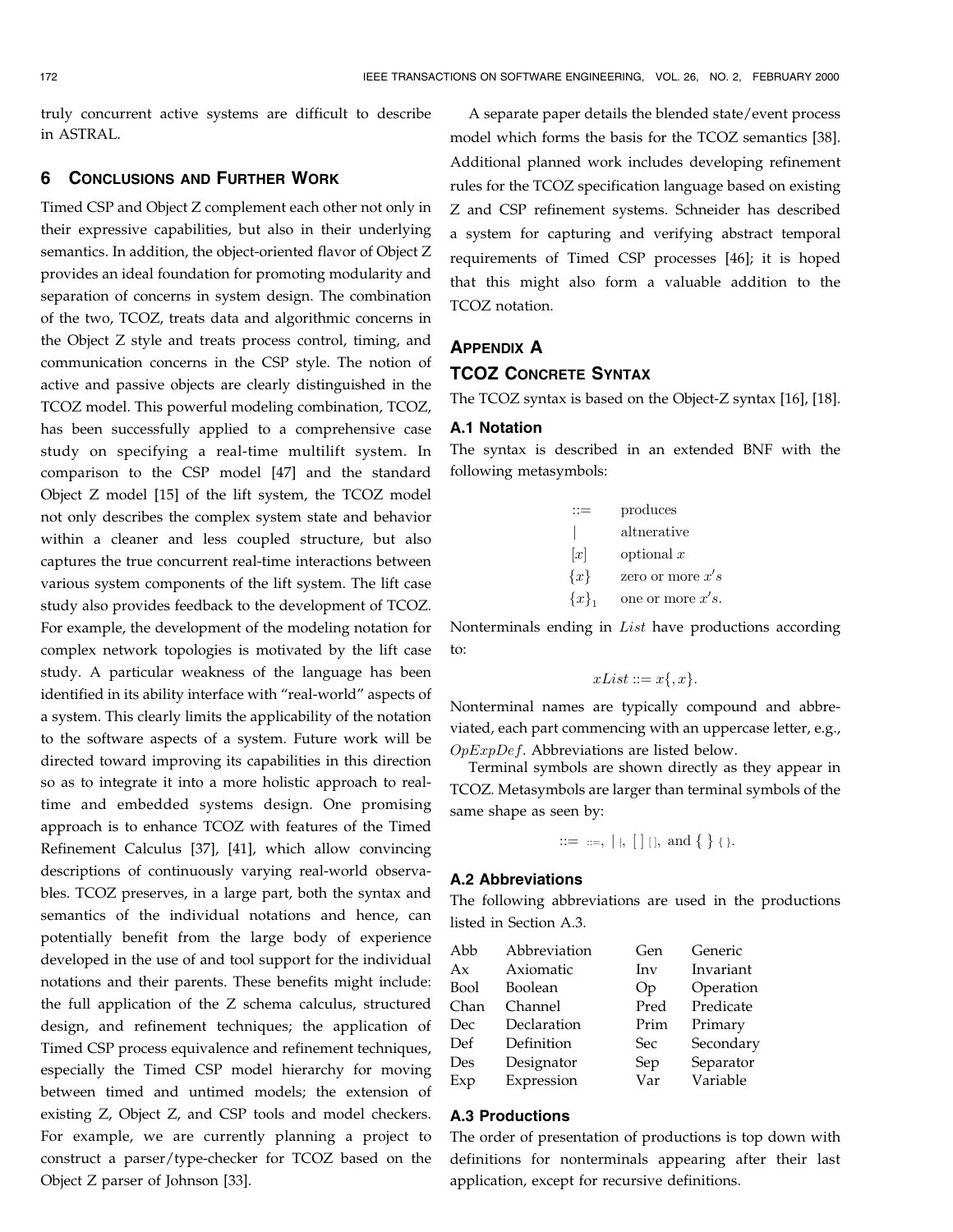$Specification ::=$  $Def$  { Sep Def }  $Def ::=$  $ClassDef | NonClassDef$  $ClassDef :: =$ ClassHeading  $\vert$ Visibility $\vert$  $[Inheritance]$  $[LocalDefs]$ StateSchema InitialSchema  $|Operations$  $ClassHeading ::=$ ClassName [GenFormals] Visibility  $\mathrel{\mathop:}= \restriction$  (NameList)  $NameList ::=$ Name  $\{$ , Name $\}$ Inheritance  $\mathrel{\mathop:}=$  $\text{ClassDes} \left\{ \text{Sep ClassDes} \right\}$  $LocalDefs ::=$  $NonClassDef \{ Sep \ NonClassDef\}$  $NonClassDef :: =$  $GivenTypeDef \mid FreeTypeDef \mid$  $AbbDef | AxDef | GenDef$  $GivenTypeDef ::= [NameList]$  $FreeTypeDef :: =$ Name  $::=$  Branch  $\{ | Branch \}$  $Branch ::=$ Name  $\langle\langle Exp \rangle\rangle$  $AbbDef ::=$  $Name | GenFormals | == Exp$  $AxDef ::=$ Decs  $[Pred]$ 

 $GenDef :: =$  $\vert$  GenFormals $\vert$  $\bar{D}$ ecs  $|Pred|$  $GenFormals ::= [NameList]$  $StateSchema$  ::=  $ChanDecs$  $\vert$ PrimVarDecs $\vert$  $|\Delta|$ **SecVarDecs**  $\vert$ ClassInv  $ChanDecs ::=$ ChanDec  $\{$ ; ChanDec $\}$  $ChanDec ::= NameList : chan$  $PrimVarDecs ::= Decs$  $SecVarDecs ::= Decs$  $ClassInv ::= Pred$ InitialSchema::= INIT. Pred  $Operations ::=$  $OpDef$  {Sep OpDef}  $OpDef ::=$  $OpSchemaDef$  |  $OpExpDef$  $OpSchemaDef ::=$ OpName  $\left[Delta$  $|Decs|$  $Pred$  $OpExpDef ::=$  $OpName \hat{=} OpExp$  $OpExp ::=$  $\Box$  SchemaText • OpExp  $\Box$  SchemaText • OpExp  $\vert$   $\vert$  SchemaText • OpExp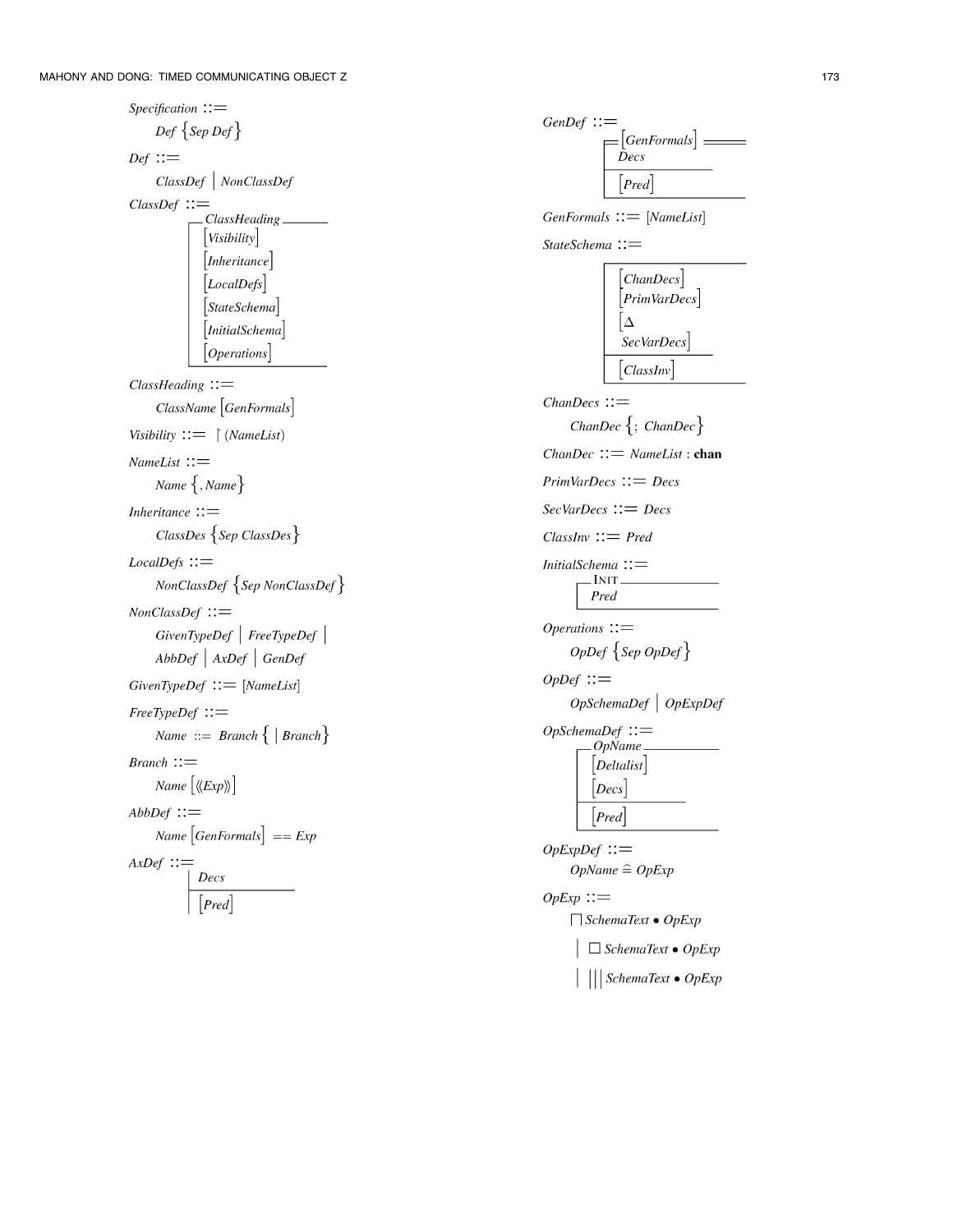NetworkTopology  $[SchemaText] \bullet OpExp$ - - - - - - - - - $OpExp$ ;  $OpExp$  $\mathbf L$  $OpExp \square OpExp$  $\mathbf L$  $OpExp \sqcap OpExp$  $\mathbf L$  $OpExp$ |||  $OpExp$  $\mathbf{L}$  $OpExp[[Exp]]OpExp$  $\mathbf L$  $OpExp \mid\mid OpExp$  $\mathbf{L}$  $OpExp \triangleright \{Exp\} OpExp$  $\mathbf L$  $OpExp \swarrow$ {Event}  $OpExp$  L  $OpExp \triangleleft OpExp$  $\mathbf L$  $\overline{OpExp \bullet D$ EADLINE  $Exp$  $OpExp \bullet$  WAITUNTIL  $Exp$ WAIT  $Exp$  $Event[@Exp] \rightarrow OpExp$  $\mu$  OpName • OpExp **OpExp Renaming**  $OpExp \setminus (NameList)$ 

OpSchemaExp

 $\left| \right|$   $\left| Exp \right|$   $\left| OppName \right|$ 

 $\vert \perp \vert$  Stop  $\vert$  Skip

 $(OpExp)$ 

```
OpSchemaExp ::=\triangleSchemaText • OpExp
                        \bigvee SchemaText • OpExp
                       OpExp \wedge OpExp\mathbf LOpExp \vee OpExp\mathbf{L}\left| \begin{array}{c} \left[ \text{Deltalist} \right] \end{array} \right| \left[ \text{Decs} \right] \left[ \begin{array}{c} \left[ \text{Pred} \right] \end{array} \right]\left| \right| [Exp.] OpName
                     \big| (OpExp)
             NetworkTopology ::=\Vert(Connection \{; Connection\})
             Connection ::=NameList <NameList NameList
             Event ::= Name[. Exp]Productions are in equal-precedence groups (separated
```
by  $-$  ), and the precedence of groups increases down the page. The  $L/R''$  indication determines left or right associativity of binary operators.

```
OpName ::= Name | <b>Man</b>Deltalist ::= \Delta(NameList)SchemaText ::=Decs | Pred
Decs ::=Dec \{ ; Dec \}Dec ::= NameList : ExpPred ::=\forall SchemaText • Pred
       \exists SchemaText • Pred
       \exists_1 SchemaText • Pred
      \vert let LetDefs \bullet Pred
          ----------
      \vert Pred \Leftrightarrow Pred
```
-----------

 $\Gamma$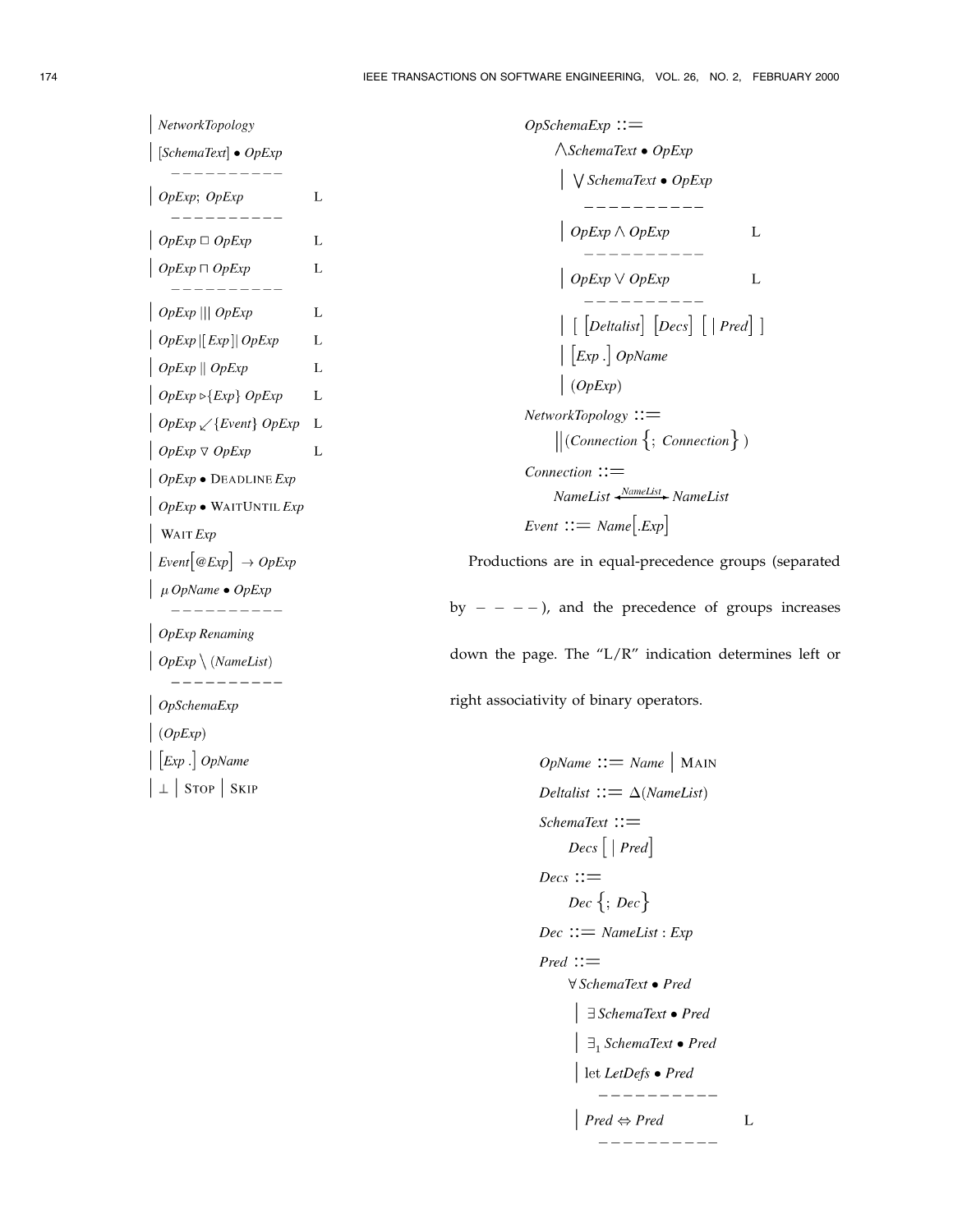$\vert$  Pred  $\Rightarrow$  Pred  $\overline{\text{R}}$ \_\_\_\_\_\_\_\_\_\_  $Pred \vee Pred$  $\mathbf L$ \_\_\_\_\_\_\_\_\_\_  $\vert$  Pred  $\wedge$  Pred  $\mathbf L$  $\vert \neg \text{Pred} \vert$  $\vert$  Name . INIT  $|$  true  $|$  false **BoolExp**  $| (Pred)$ 

The nonterminal Deltalist cannot be written DeltaList,

as the construct represented does not conform to the

List convention.

Iff  $(\iff)$ , disjunction  $(\lor)$  and conjunction  $(\land)$  are

associative. "R" indicates right-to-left association.

**BookExp** ::= 
$$
Exp
$$

\n $Exp$  ::=  $p$ 

\n $SchemaText \, \big[ \bullet Exp \big]$ 

\n $SchemaText \bullet Exp$ 

\n $let Let Defs \bullet Exp$ 

\n $if Pred then Exp else Exp$ 

\n $---------$ 

\n $Exp \, \big\{ x \, Exp \big\}_1$ 

\n $---------$ 

\n $Exp Infix Exp$ 

\n $---------$ 

\n $Exp Exp$ 

\n $---------$ 

\n $Exp Exp$ 

\n $---------$ 

\n $Prefix Exp$ 

\n $---------$ 

\n $Prefix Exp$ 

\n $---------$ 

\n $Exp Postfix$ 

\n $---------$ 

 $\vert$  ClassHierarchy  $Exp$ . Name  $\vert$  Name  $\vert$  GenActuals $\vert$  $\left[\right.\left.\left\{\right. [ExpList]\right.\right\}$  $\vert$  {SchemaText  $\vert \bullet Exp \vert$  }  $\mid \varnothing$  $\left( Exp\left\{ ,Exp\right\} ,\right)$  $|\langle$ [ExpList]  $\rangle$  $\vert$  Number  $\vert$  self  $\mid$  (*Exp*) LetDefs $::=$ LetDef  $\{ ; \text{LetDef} \}$ LetDef ::=  $Name == Exp$  $Class Hierarchy ::=$  $\lceil \downarrow \rceil$  ClassDes  $\mathit{ClassDes} ::=$ ClassName [GenActuals] [Renaming]  $ClassName ::= Name$  $GenActuals ::= [ExpList]$  $\mathit{Renaming} ::= [\mathit{RenameList}]$  $R$ ename  $\frac{m}{n}$  Name / Name

The syntax does not define the details of the productions for

```
Infix, Prefix, Postfix, Number, Name, Sep.
```
Elision of end-of-line semicolons, end-of-line conjunction symbols, and "such that" bars in 2D structures without predicates is not shown in the syntax.

## ACKNOWLEDGMENTS

We would like to thank John Colton, Ian Hayes, Keith Gallagher, Neale Fulton, and the anonymous referees for many useful comments. This work has been supported in part by the DSTO/CSIRO Fellowship program.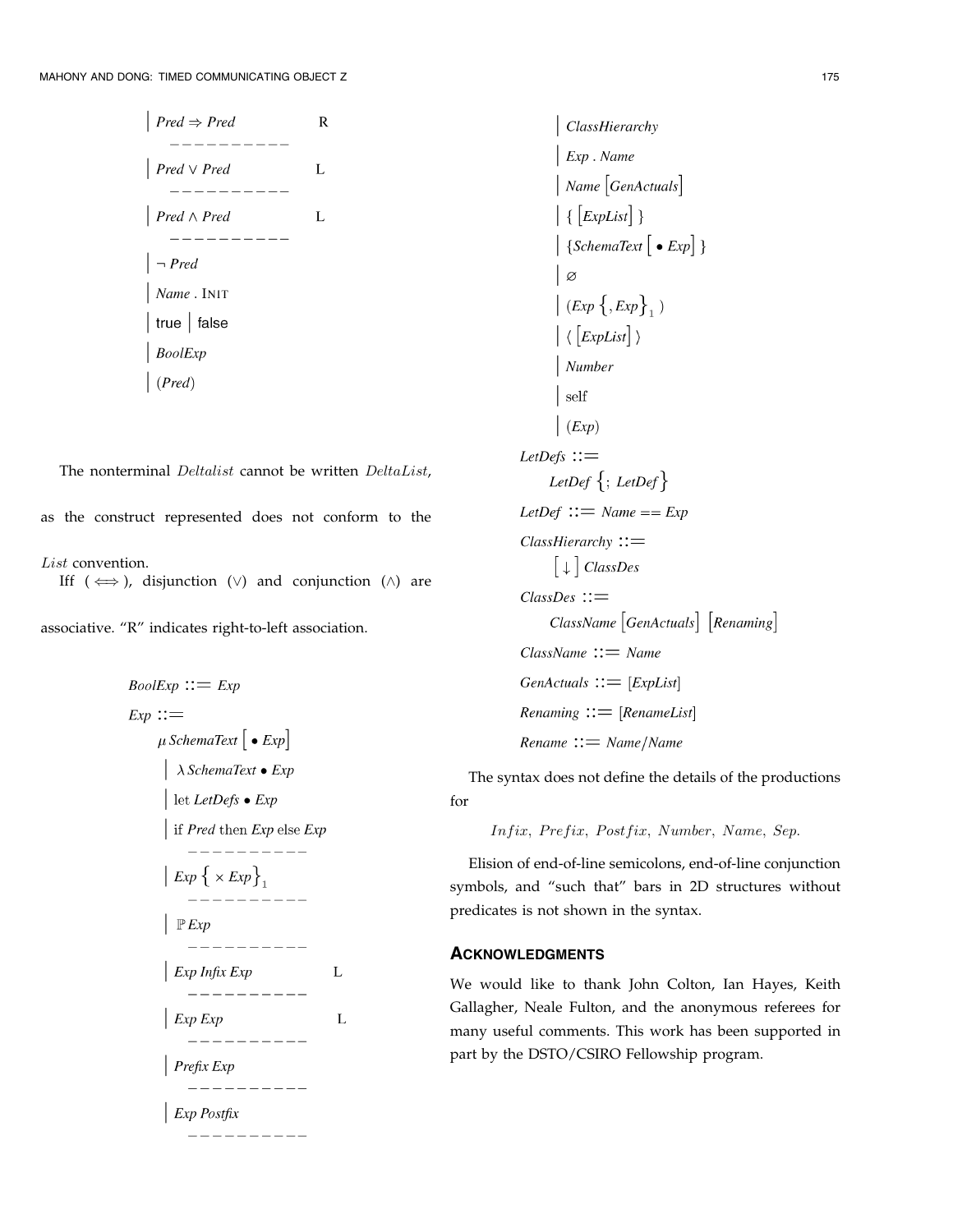#### **REFERENCES**

- [1] M. Abadi and L. Lamport, "An Old-Fashioned Recipe for Real Time," ACM Trans. Programming Languages, vol. 15, no. 5, pp. 1,543-1571, 1991.
- [2] B. Auernheimer and R.A. Kemmerer, "Rt-aslan: A Specification Language for Real-Time Systems," IEEE Trans. Software Eng., vol. 12, no. 9, Sept. 1986.
- [3] R.J.R. Back and J. von Wright, "Refinement Calculus, Part II: Parallel and Reactive Programs," Stepwise Refinement. J.W. de Bakker, W.P. de Roever, and G. Rozenberg, eds., Springer Verlag, 1990.
- [4] M. Benjamin, ªA Message Passing System: An Example of Combining CSP and Z,º Z User Workshop: Proc. Fourth Ann. Z User Meeting, pp. 221-228, Dec. 1989
- [5] G. Berry and G. Gonthier, "The Esterel Synchronous Programming Language: Design, Semantics, Implementation," Science of Computer Programming, vol. 19, no. 2, pp. 87-152, Nov. 1992.
- [6] M.J. Butler, "A CSP Approach to Action Systems," PhD thesis, Wolfson College, Oxford University, 1992.
- [7] K.M. Chandy and J. Misra, Parallel Program Design: A Foundation. Addison-Wesley, 1988.
- [8] A. Coen-Porisini, C. Ghezzi, and R. Kemmerer, "Specification of Real-Time Systems Using ASTRAL," Technical Report 96-30, Computer Science Dept., Univ. of California, Santa Barbara, Jan. 1997.
- [9] H.C. Cunningham, V.R. Shan, and S. Shen, "Devising a Formal Specification for an Elevator Controller," Technical Report TR 94-10, Department of Computer and Information Science, Univ. of Mississippi, 1994.
- [10] J.S. Dong, "Living with Free Type and Class Union," Proc. 1995 Asia-Pacific Software Eng. Conf. (APSEC '95), pp. 304-312, Dec. 1995.
- [11] J.S. Dong, J. Colton, and L. Zucconi, ªA Formal Object Approach to Real-Time Specification," Proc. Third Asia-Pacific Software Eng. Conf. (APSEC '96), Dec. 1996.
- [12] J. S. Dong and R. Duke, "The Geometry of Object Containment," Object-Oriented Systems, vol. 2, no. 1, pp. 41-63, Mar. 1995.
- [13] J.S. Dong and B.P. Mahony, "Active Objects in TCOZ," Proc. Second Int'l Conf. Formal Eng. Methods (ICFEM '98), pp. 16-25, 1998.
- [14] J.S. Dong, G. Rose, and R. Duke, "The Role of Secondary Attributes in Formal Object Modeling" Proc. First IEEE Int'l Conf. Eng. Complex Computer Systems (ICECCS '95), pp. 31-38, Nov. 1995.
- [15] J.S. Dong, L. Zucconi, and R. Duke, "Specifying Parallel and Distributed Systems in Object Z,º Second Int'l Workshop Software Eng. for Parallel and Distributed Systems, pp. 140±149, 1997.
- [16] R. Duke, P. King, G. Rose, and G. Smith, ªThe Object Z Specification Language: Version 1,º Technical Report 91-1, Software Verification Research Centre, Australia, 1991.
- [17] R. Duke and G. Rose, "Modeling Object Identity," Proc. 16th Australian Computer Science Conf. (ACSC-16), pp. 93-100, Feb. 1993.
- [18] R. Duke and G. Rose, Formal Object-Oriented Specification. Academic Press, 1998.
- [19] R. Duke, G. Rose, and G. Smith, "Object Z: A Specification Language Advocated for the Description of Standards," Computer Standards and Interfaces, vol. 17, no. 511-533, 1995.
- [20] C. Fidge, P. Kearney, and M. Utting, ªA Formal Method for Building Concurrent Real-Time Software," IEEE Software, vol. 14, no. 2, 1997.
- [21] C. Fischer, "CSP-OZ: A Combination of Object Z and CSP," Formal Methods for Open Object-Based Distributed Systems (FMOODS'97), vol. 2, pp. 423-438, 1997.
- [22] I. R. Forman, "Design by Decomposition of Multiparty Interactions in Raddle87,º Proc. Fifth IEEE Int'l Workshop Software Specification and Design (IWSSD'89), pp. 2-10, 1989.
- [23] A.J. Galloway, "Integrated Formal Methods with Richer Methodological Profiles for the Development of Multiperspective Systems,º PhD thesis, Univ. of Teesside, School of Computing and Mathematics, Aug. 1996.
- [24] A.J. Galloway and W.J. Stoddart, "An Operational Semantics for ZCCS," Proc. IEEE Int'l Conf. Formal Eng. Methods (ICFEM '97), pp. 272±282, Nov. 1997.
- [25] C. George, P. Haff, K. Havelund, A.E. Haxthausen, R. Milne, C.B. Nielson, S. Prehn, and K.R. Wagner, The Raise Specification Language. New York: Prentice Hall, 1992.
- [26] C. Ghezzi, D. Mandrioli, and A. Morzenti, "Trio: A Logic Language for Executable Specifications of Real-Time System," J. Systems and Software, June 1990.
- [27] I.J. Hayes and B.P. Mahony, "Using Units of Measurement in Formal Specifications," Formal Aspects of Computing vol. 7, no. 3, 1995.
- [28] J. He, "Process Simulation and Refinement," Formal Aspects of .<br>Computing, vol. 1, no. 3, pp. 229-241, 1989.
- [29] C.A.R. Hoare, Communicating Sequential Processes. Prentice Hall, 1985.
- [30] Units of Measurement: Handbook on Int'l Standards for Units of Measurement. Geneva: Int'l Organization for Standardization, 1979.
- [31] "ISO," SC21/WG7 Working Draft on Enhancements to LOTOS, ISO Working Group 7, Dec. 1997.
- [32] "ISO 8807," LOTOS–A Formal Description Technique Based on the Temporal Ordering of Observational Behavior, 1989.
- W. Johnston, "A Type Checker for Object Z," Technical Report 96-24, Software Verification Research Centre, School of Information Technology, Univ. of Queensland, Brisbane, Australia, July 1996.
- [34] M.B. Josephs, "A State-Based Approach to Communicating Processes," Distributed Computing, vol. 3, pp. 9-18, 1988.
- [35] L. Lamport, "The Temporal Logic of Actions," "ACM Trans. Programming Languages and Systems," vol. 16, pp. 872-923, 1994.
- [36] L. Lamport and L.C. Paulson, ªShould Your Specification Language Be Typed?º Technical Report 147, Systems Research Center, 1997.
- [37] B.P. Mahony and J.S. Dong, "Overview of the Semantics of TCOZ," Proc. IFM '99: Integrated Formal Methods, pp. 66-85, June 1999.
- [38] B.P. Mahony, "Networks of Predicate Transformers," Technical Report 95-05, Software Verification Research Centre, Department of Computer Science, Univ. of Queensland, St. Lucia, Australia, Feb. 1995.
- [39] B.P. Mahony and J. S. Dong, ªBlending Object Z and Timed CSP: An Introduction to TCOZ,º Proc. 20th Int'l Conf. Software Eng. (ICSE'98), Apr. 1998.
- [40] B.P. Mahony and J.S. Dong, "Network Topology and a Case Study in TCOZ," Proc. ZUM '98 11th Int'l Conf. Z Users,, vol. 1,493, Sept. 1998.
- [41] B.P. Mahony and I.J. Hayes, "A Case Study in Timed Refinement: A Mine Pump," IEEE Trans. Software Eng., vol. 18, no. 9, pp. 817±826, Sept. 1992.
- [42] M. Mislove, A. Roscoe, and S. Schneider, "Fixed Points without Completeness," Theoretical Computer Science, vol. 138, pp. 273-314, 1995.
- [43] C.C. Morgan, Programming from Specifications, second ed. Prentice Hall, 1994.
- [44] A.W. Roscoe, Theory and Practice of Concurrency. Prentice-Hall, 1997.
- [45] S. Schneider, ªCorrectness and Communication in Real-Time Systems," PhD thesis, Oxford University Computing Laboratory, Programming Research Group, 1990. Available as Technical Monograph PRG-84.
- [46] S. Schneider and J. Davies, "A Brief History of Timed CSP," Theoretical Computer Science, vol. 138, 1995.
- [47] M.D. Schwartz and N.M. Delisle, "Specifying a Lift Control System with CSP," Proc. Fourth IEEE Int'l Workshop Software Specification and Design (IWSSD '87), pp. 21-27, Apr. 1987.
- [48] G. Smith, "A Fully Abstract Semantics of Classes for Object Z," Formal Aspects of Computing, vol. 7, no. 3, pp. 289-313, 1995.
- [49] G. Smith, ªA Semantic Integration of Object Z and CSP for the Specification of Concurrent Systems," Proc. FME '97: Industrial Benefit of Formal Methods, Sept. 1997.
- [50] K. Taguchi and K. Araki, "The State-Based CCS Semantics for Concurrent Z Specification,º Proc. IEEE Int'l Conf. Formal Eng. Methods (ICFEM '97), pp. 283-292, Nov. 1997.
- [51] J.C.P. Woodcock, S. King, and I.H. Sorensen, "Mathematics for Specification and Design: The Problem with Lifts," Proc. Fourth IEEE Int'l Workshop Software Specification and Design (IWSSD '87), pp. 265±268, 1987.
- [52] Y Zhang and A.K. Mackworth, ªDesign and Analysis of Embedded Real-Time Systems: An Elevator Case Study," Technical Report 93-04, Computer Science Dept., Univ. of British Columbia, 1993.